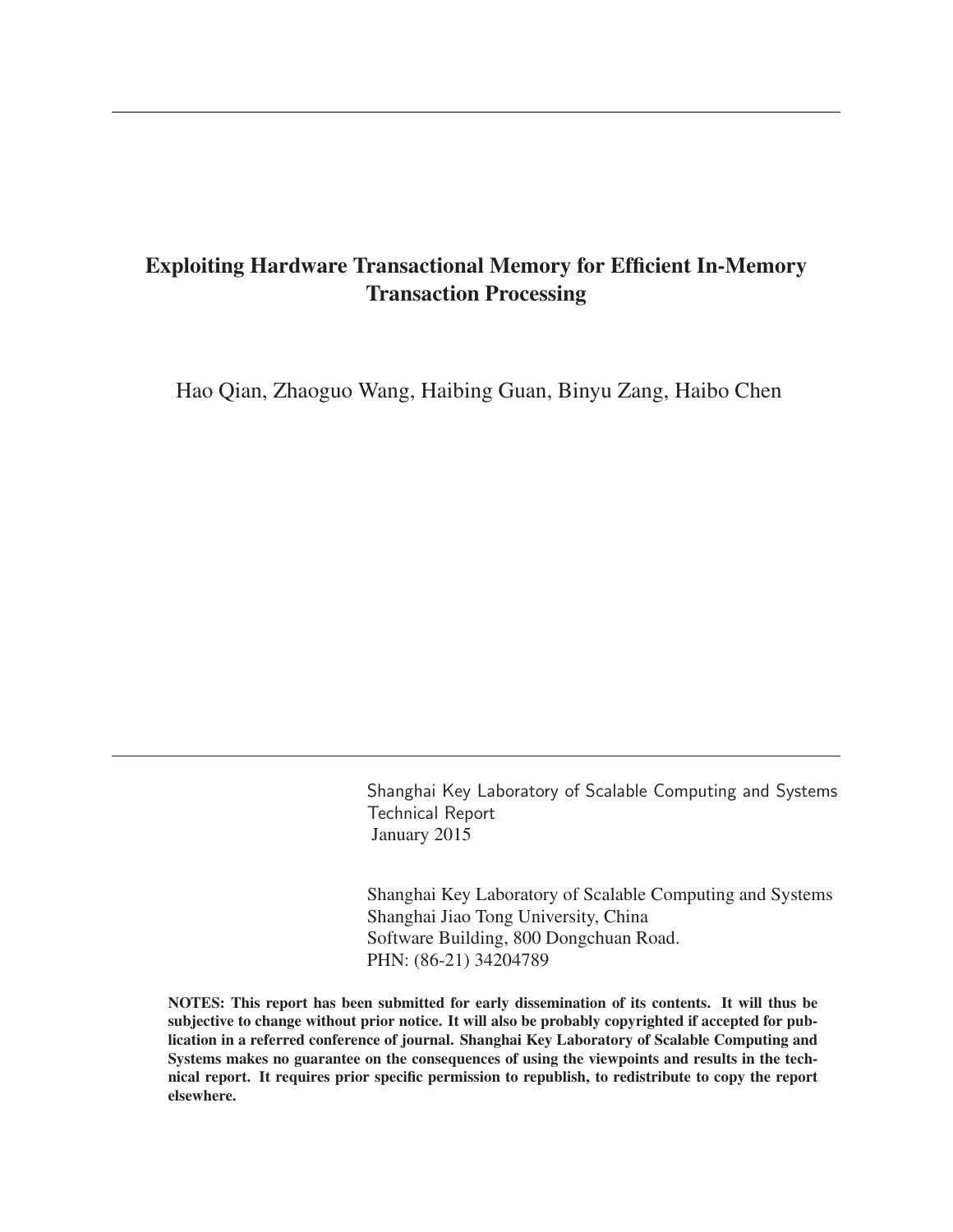# Exploiting Hardware Transactional Memory for Efficient In-Memory Transaction Processing

Hao Qian, Zhaoguo Wang, Haibing Guan, Binyu Zang, Haibo Chen

*Shanghai Key Laboratory of Scalable Computing and Systems, Shanghai Jiao Tong University* January 2015

#### Abstract

The commercial availability of Intel's Haswell processor suggests that hardware transactional memory (HTM), a technique inspired by database transactions, is likely to be widely exploited for in-memory databases in the near future. Its features such as hardware-maintained read/write sets and automatic conflict detection naturally put forward a challenge on how HTM can successfully support concurrency control for fast in-memory transaction processing.

To answer this challenge, we first conduct a detailed analysis on solely using HTM to protect a database transaction without other concurrency controls such as OCC or 2PL. Our analysis reveals that such an approach may lead to scalability issues due to the high probability of aborting transactions. To reduce HTM-protected transaction regions, we propose to leverage the theory of transaction chopping with several workload-inspired optimizations, including recovering commutativity with deferred execution and a database cache for database operations, to reduce HTM aborts while preserving serializability. While transaction chopping effectively reduces HTM aborts due to memory access conflicts, it also creates a new challenge for read-only transactions, which can no longer observe a consistent database snapshot. To address this problem, we propose a lazy snapshot mechanism that constructs a database snapshot during execution which eventually becomes consistent. We implement the proposed techniques in DBX-TC on an Intel Haswell processor and conduct an extensive performance study. Performance evaluation shows that DBX-TC with our mechanisms outperforms a naively constructed database using HTM by 4.77x and 36% over DBX on a 4-core/8 threads machine. The speedup is especially significant under high contention.

# 1 Introduction

The continuity of Moore's law in multicore era and the progressive hardware innovations have not only led to more CPU cores being squeezed onto a chip and bigger memory size, but also the advancement of innovative hardware features such as hardware transactional memory (HTM) [19]. The abundant CPU and memory resources in a single machine, together with an increasing demand for processing massive data in real time, have shifted the focus from traditional disk-based databases to in-memory databases [11, 18, 26, 39, 45, 28, 46]. Consequently, this has also significantly changed the workload pattern of transaction processing, shifting it from an I/O bound to a CPU-bound workload.

HTM, which was originally inspired by database transactions, has become commercially available after some 20-years of research through Intel's transaction synchronization extension. This has motivated database researchers to explore the possibility of using HTM to substitute traditional concurrency control in its entirety as a means to achieve better performance. The motivation is intrigued by the similarities between concurrency control for databases and those for parallel programming (e.g., HTM), such as tracking of read set and write set and detecting conflicting accesses. Although recent works [46, 28] have started to exploit HTM for in-memory transaction processing, they mostly only leverage the atomicity feature of HTM to protect a part of concurrency control, while the databases still need to track read set and write set and perform conflict detection. Hence, it remains a challenge to completely place concurrency control in hardware, which would lead to notable performance gain.

In this paper, we first conduct a detailed analysis on naively applying HTM to a widely-used online transaction processing workload, namely TPC-C [41]. The analysis reveals that, with the limited working set of commodity HTM, TPC-C would incur frequent HTM aborts (and thus transaction aborts) due to conflicting memory accesses and lengthy transaction executions.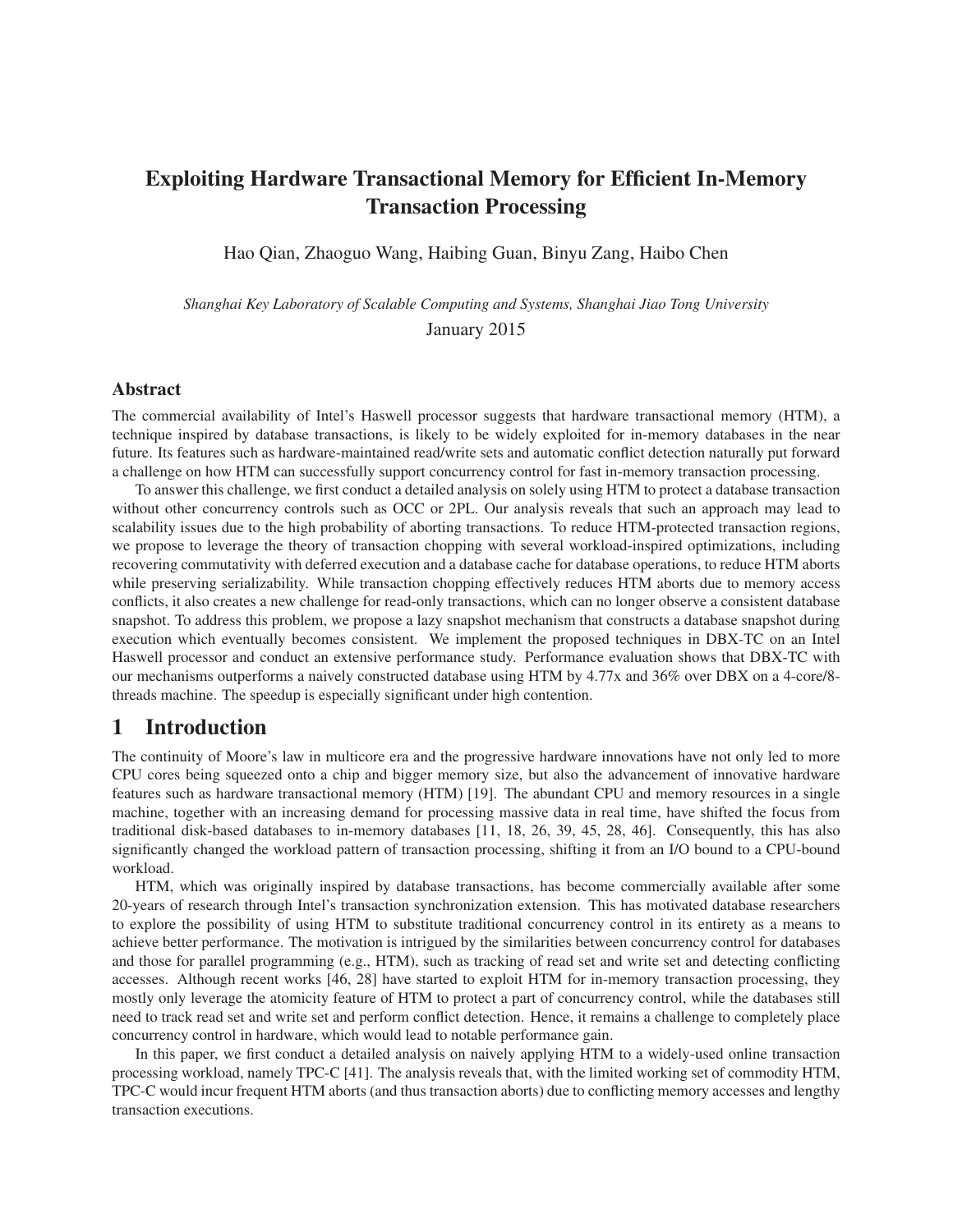To mitigate transaction aborts while preserving important transaction invariants such as serializability, we propose a model that leverages the theory of transaction chopping [7, 38], by decomposing a set of pre-known transactions into pieces and constructing a chopping graph [38]. A chopping graph is a graph connecting transaction pieces with conflicting edges that represent potentially conflicting accesses between different transactions, and sibling edges that represent consecutive accesses from the same transactions. A cycle containing both conflicting and sibling edges (called SC-cycle) indicates potential unsafe interleavings[38]. To preserve serializability, we need to remove the SCcycle by merging consecutive pieces connected with sibling edges from the same transaction into one piece.

Our model leverages several workload-inspired heuristics, such as identifying the non-atomicity requirement of individual transactions which avoids unnecessary merging of pieces, and having a database cache layer for caching recent database records which shortens the working set of a single piece. Hence, they may significantly shorten the execution duration for an HTM region, and improve the parallelism for OLTP workloads.

Real-world transactions are complex; nevertheless, they can be categorized into read-only and read-write transactions. Typically, a read-only transaction only reads the states of a database but usually involves a large number of database records. Since large read-only transactions are mainly used for analysis or status check which will take a long time, a typical solution is to make read-only transactions read from a consistent yet a little stale database snapshot provided by read-write transactions [45, 46]. However, with transactions being chopped into multiple pieces, a readonly transaction may no longer observe a consistent state, as the all-or-nothing atomicity of read-write transactions is no longer preserved. While this problem can be simply addressed by treating read-only transactions as read-write transactions, such an approach will significantly limit the parallelism among database transactions.

To provide serializability while preserving the performance advantages of read-only transactions, we present a new snapshot mechanism, namely eventual snapshot. Under such a mechanism, snapshots are constructed during transaction execution, but will evolve from an inconsistent state to a consistent state eventually. To achieve this, each snapshot is associated with a snapshot number, where a larger number indicates the snapshot is fresher. Each transaction is given a snapshot number representing the snapshot upon which it operates on.

The key idea is to assign the snapshot number according to the serial order of transactions. A transaction should not have a snapshot number larger than the transactions after it. Hence, in our snapshot mechanism, read-write transactions get the global snapshot number, which increases monotonically, in their conflicting pieces. The reason is that the executing order of conflicting pieces decides the serial order of the transactions they belong to. The updates in conflicting pieces are always applied to the latest snapshot.

Such a mechanism is complicated due to commutative pieces. Since the executing order of commutative pieces is not constrained, the latest snapshot may lose updates from transactions with smaller snapshot number. To this end, we leverage a detection and redo process to avoid this inconsistency, where operations in commutative pieces are applied to each snapshot emerged after the transaction starts.

We have extended an HTM-based database system called DBX [46] to incorporate our proposed transaction model, and for ease of reference, we shall call the extended system DBX-TC. We have conducted an extensive performance evaluation. Our evaluation shows that DBX-TC significantly outperforms the naive use of HTM for transaction processing, with a performance speedup by 3X. Detailed analysis shows that the eventual snapshot mechanism contributes up to 67% performance boost. We also compare DBX-TC with the original DBX that uses optimistic concurrency control (OCC) to serialize database transactions. Our evaluation shows that DBX-TC slightly outperforms DBX under no contention due to simplified concurrency control and significantly outperforms DBX under high contention due to fewer aborts caused by access conflicts.

In summary, we make the following contributions:

- The proposal of a transaction model that supports both transaction chopping and HTM-based transaction processing to reduce transaction aborts.
- A set of refinements to avoid unnecessary SC-cycles and reduce the sizes of HTM regions, such as recovering commutativity with deferring execution and building a database cache layer.
- The eventual snapshot mechanism that provides a consistent snapshot while preserving the benefits from readonly transactions.
- The implementation of our proposed model on DBX, which we call DBX-TC, and a comprehensive evaluation that shows DBX-TC outperforms DBX and other baselines.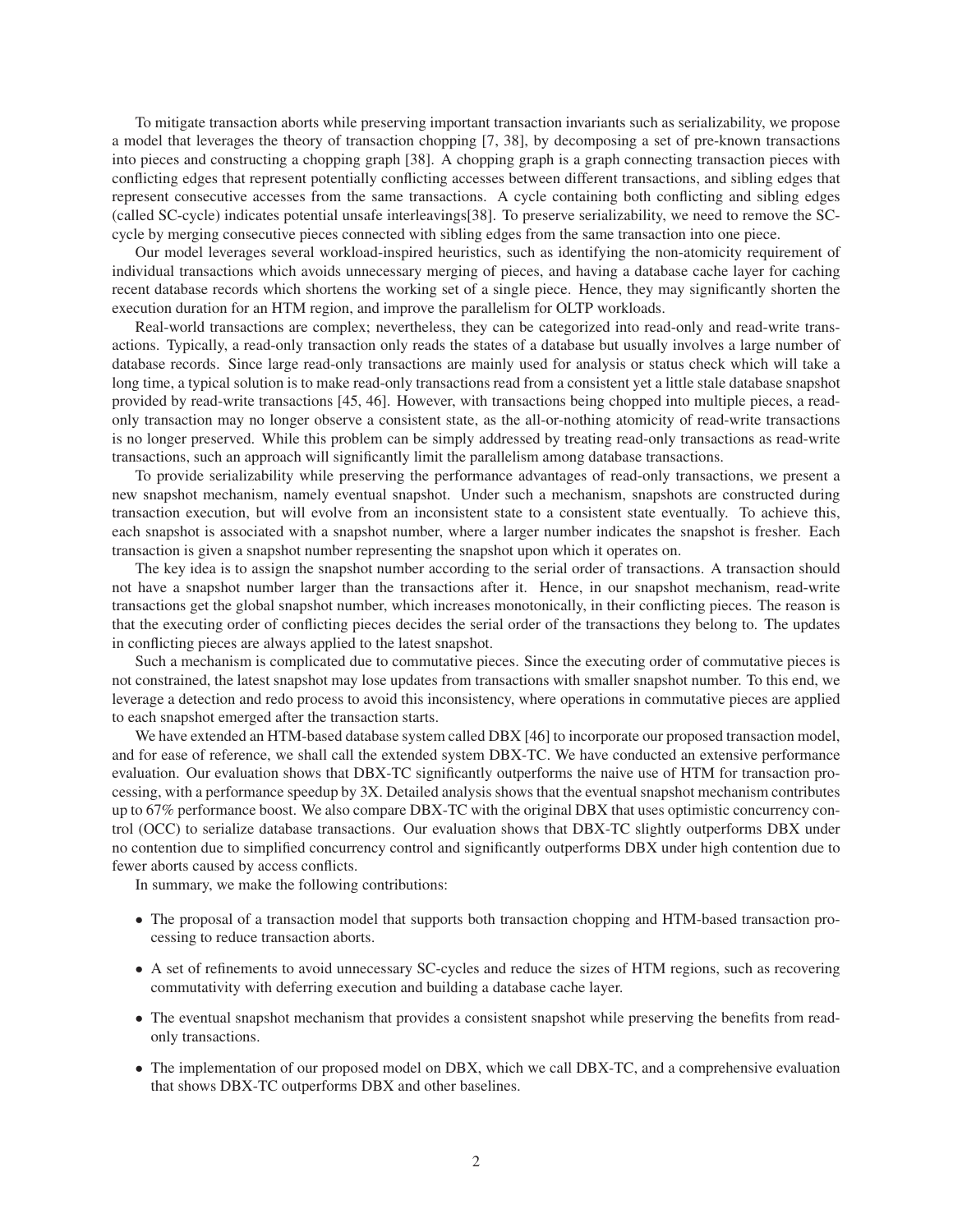

Figure 1: RTM Working Set and Throughput on TPC-C by Naively Applying HTM (NT1W stands for all threads sharing one warehouse. 2T1W stands for two threads sharing one warehouse. 1T1W stands for each thread accessing its local warehouse)

The rest of this paper is organized as follows. The next section describes necessary background information on HTM and presents a detailed study of naively using HTM to protect database transactions. Section 3 describes the use of transaction chopping and HTM to protect database transactions. Section 4 identifies issues with read-only transactions and how DBX-TC addresses them with the eventual snapshot mechanism. Section 5 discusses some implementation issues. Next, section 6 presents the evaluation results and section 7 discusses related work. Finally, section 8 concludes this paper.

### 2 Background and Motivation

#### 2.1 Hardware Transactional Memory

The new Intel's Haswell processors provide HTM in the form of restricted transactional memory (RTM) and hardware lock elision (HLE). In this paper, we shall only focus on RTM since it is more flexible and powerful.

RTM generally supports three instructions, *xbegin*, *xend* and *xabort*. The codes between *xbegin* and *xend* are executed transactionally and *xabort* is used to abort an RTM transaction<sup>1</sup> explicitly. The processor provides a set of on-chip storage and extensions to track the read set and write set of an RTM transaction, as well as to detect conflicting accesses among multiple RTM transactions. Like a database transaction, RTM provides atomicity, consistency and isolation properties of an RTM transaction. Unlike a database transaction, there is no durability support in commodity HTMs.

RTM provides a straightforward programming model that combines the benefits of both coarse-grained and finegrained locks. Coarse-grained locks usually lead to poor performance, while fine-grained locks may risk of deadlocks and are hard to reason about the correctness.

However, RTM, as indicated by its name, also comes with several limitations. First, the working set of an RTM region is limited. As the underlying hardware uses the CPU cache to track read and write sets of RTM transactions, if the sizes of sets exceed the hardware limit, an RTM transaction will be aborted. According to an evaluation conducted in [46], an RTM transaction on a recent Intel Haswell processor can read at most 4MB and write at most 31KB memory on a single core. While these seem abundant for a database transaction, the probability of HTM aborts increases drastically with the increase of working set size.

Figure 1(a) shows the relationship between the HTM abort rate and the working set size from the study in [46]. The abort rate increases exponentially with the increase of write set, especially when the working set size is larger than 16KB. However, this evaluation was done with sequential accesses. In practice, a database transaction may access memory randomly, which will further limit the size of reading/writing sets. To confirm this, we conduct an evaluation on random write by allocating an integer array of 4MB. Each element in the array is assigned a random index to the array, indicating the next element and the cache line to access. As shown in Figure 1(b), an RTM transaction has an abort rate of more than 90% after it writes 448 bytes.

RTM transaction aborts are caused by several reasons. System events such as context switches and interrupts are not allowed in RTM transactions, which lead to an HTM abort (called a system abort). Further, RTM keeps its reading and writing sets during transaction execution at the granularity of a cache line. The RTM transaction may

<sup>1</sup>To differentiate with database transaction, we use *RTM transaction* to denote a piece of code protected using RTM.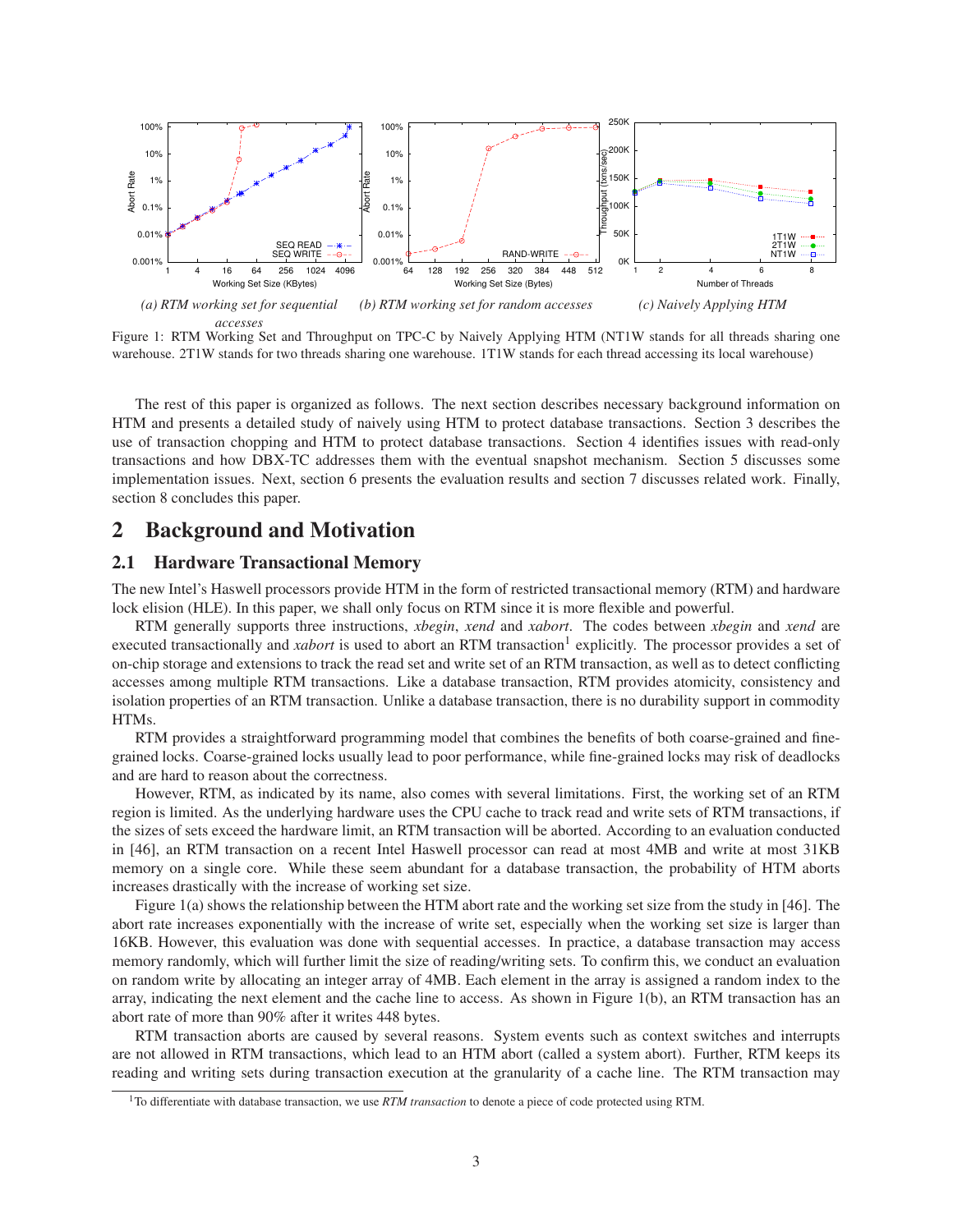experience a conflict abort if other RTM transactions have a conflicting cache line access during its execution. As the on-chip storage is limited, an RTM transaction accessing too much memory may also cause a transaction abort (called a capacity abort). Apart from the total size limit, capacity aborts may be caused by accessing more than *N* cache lines in one cache set. (*N* is the cache associativity.) This is likely to happen with random accessing. When an RTM transaction aborts, the execution flow will be directed to a fallback handler, which may either retry the RTM transaction or acquire a coarse-grained lock.

#### 2.2 Direct Deployment of HTM

The most straightforward way of using HTM to build a database is to put the whole transaction into an RTM transaction region. This, however, may result in suboptimal performance.

| <b>Transaction</b> | Read(B) | Write (B) | Total $(B)$ |
|--------------------|---------|-----------|-------------|
| <b>NEWORDER</b>    | 7.864   | 1.938     | 8.312       |
| <b>DELIVERY</b>    | 13.567  | 4.178     | 16.404      |
| <b>PAYMENT</b>     | 2.240   | 656       | 2.372       |
| STOCKLEVEL         | 40.101  | 1.341     | 40,493      |
| <b>ORDERSTATUS</b> | 2.241   | 469       | 2.394       |

Table 1: Transaction working set in TPC-C

We conduct an evaluation on the TPC-C benchmark with all its five transactions. Table 1 gives the average working set of each transaction. From the table, we can see that the actual working set size for each transaction is within the limit of maximally allowed working set size of RTM. However, the random access nature of such transactions actually makes the actual maximum working set much smaller.

Figure 1(c) shows the evaluation results. The number of warehouses is adjusted to represent different levels of contention. As shown in the figure, the scalability is poor even under low contention. Our analysis indicates that too many capacity aborts of RTM transactions due to cache set associativity lead to almost serial execution of transactions. The threshold of capacity abort was set to be one, which means that after the transaction experiences a capacity abort, it is redone with coarse-grained locks.

Our evaluation shows that 88% of database transactions fall back to coarse-grained locks when running on one thread. Although the working size seems to fit with RTM memory access limit, accessing too many cache lines in one cache set results in excessive capacity aborts. Typical CPU L1 cache is 8-way set associated and thus accessing more than 8 cache lines may cause an RTM abort. Note that, we have already leveraged a cache-friendly memory allocator [31] to avoid unnecessary capacity cache misses. Interestingly, the performance is slightly better under high contention, since the total amount of data in the system is less and this results in a better cache locality.

Observation: Even if the studied database transactions fit into the maximally allowable working set of RTM, a database transaction accessing too many cache lines in one set can lead to frequent RTM aborts. This means that it is still desirable to reduce code region protected by an RTM transaction.

## 3 Refining Database Transactions for RTM

The nice properties like atomicity, consistency and isolation of RTM make it an ideal alternative to ensure the transactional semantics of each transaction. This is because RTM has already provided supports to track the read and write set of a transaction, as well as to detect conflicting accesses. Nevertheless, naive applications of HTM to database transactions may result in poor performance due to excessive HTM aborts. So, it is critical to reduce the HTM protected regions for a database transaction.

This section describes how to leverage the theory of transaction chopping [38], a classical technique to reduce the duration of concurrency, to reduce the HTM regions. Specifically, it leverages static analysis [7] to chop a set of preknown transactions into small pieces and then construct a chopping graph to analyze cyclic conflicts (i.e., SC-cycles) between transactions. However, trivially applying transaction chopping can usually chop very few transactions into smaller pieces, due to the extensive existence of cyclic conflicts in real-world transactions like TPC-C.

This section first describes chopping graph, the sole algorithm of transaction chopping to preserve the serializability of chopped transactions, and then presents a set of workload-inspired optimizations to avoid SC-cycles and reduce working set sizes.

#### 3.1 Chopping Graph

A chopping graph is an un-directed graph with a set of transaction operations connected with S-edges (sibling edges) and C-edges (conflicting edges) [38]. The steps of building a chopping graph are as follows. First, all transactions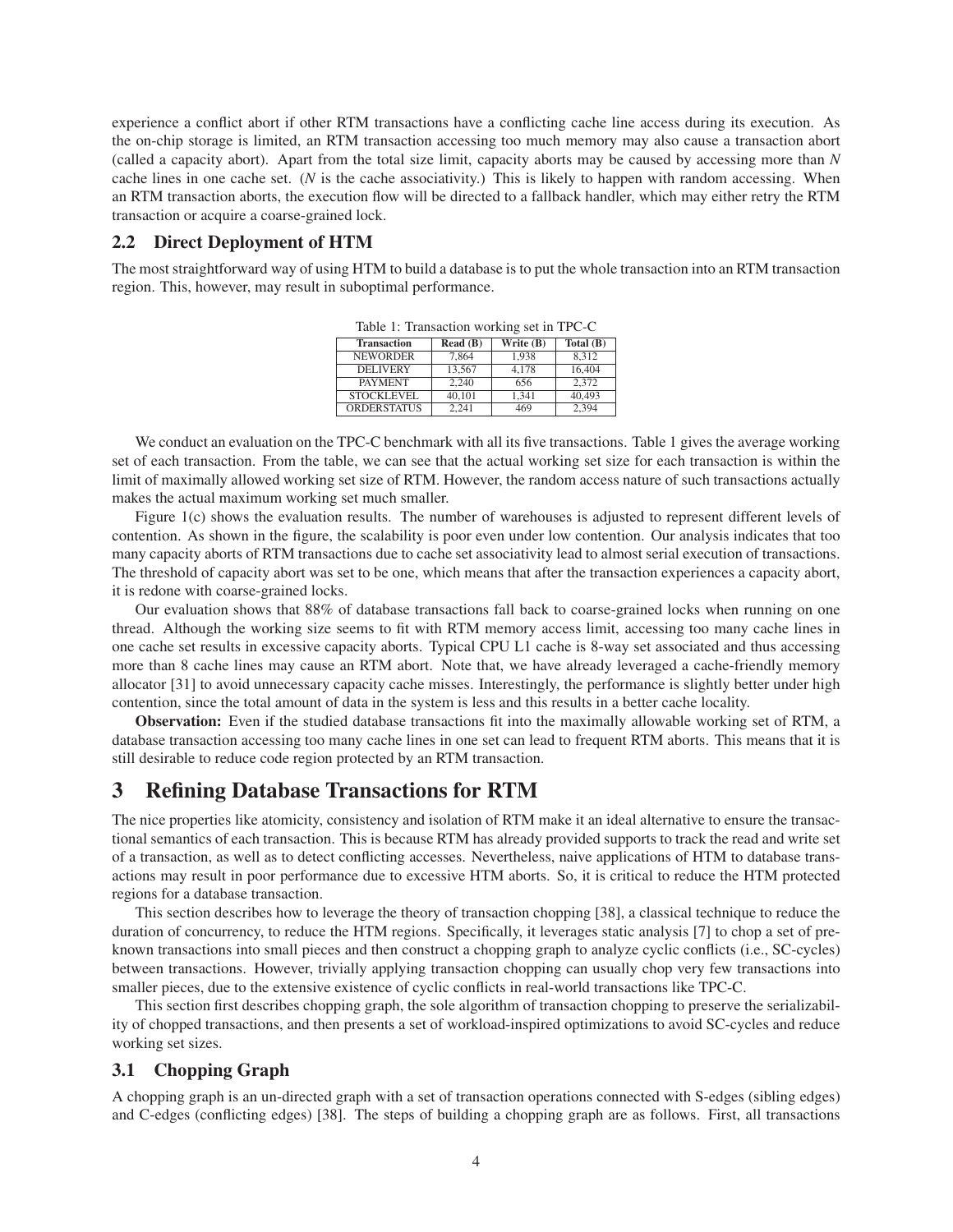are chopped into pieces. Each piece contains one operation and is represented by a vertex in the chopping graph. Two consecutive pieces in one transaction are connected with a sibling-edge (S-edge). Two conflicting pieces from different transactions are connected with a conflicting-edge (C-edge). If there is an SC-cycle (a cycle containing both S-edges and C-edges), it should be removed by merging pieces connected with S-edges in the cycle. The construction of the chopping graph is not finished until there is no SC-cycle in the graph. In the runtime, each piece in the chopping graph is executed atomically, just as a single transaction.



Figure 2: An example of transaction chopping

Figure 2 shows an example of transaction chopping. There are three transactions in total. Each transaction is chopped into two pieces connected with an S-edge as it contains two operations. Transaction 1 (Tx1) and Transaction 2 (Tx2) conflict on *A*, so there is a C-edge between the first pieces of the two transactions which access *A*. Similarly, three C-edges are added due to conflicts on *B*. The pieces from Tx1 and Tx2 form an SC-cycle, leading to the merging of pieces from the same transaction. After merging, both Tx1 and Tx2 contain only one piece with two operations.

In practice, transactions are chopped at the granularity of database tables. During static analysis, the actual records accessed in the runtime are unknown. When two pieces access the same table, and at least one of them contains write operations, they are considered to be in conflict, unless they are commutative. As there may be multiple instances of a transaction executing simultaneously, it is a common practice to construct a chopping graph by using two instances of each transaction [47]. Further, there are also a set of optimizations to reduce SC-cycles and piece size, like reordering of independent operations and leveraging commutativity [38, 16, 47, 32].

#### 3.2 Exposing More Concurrency

Transaction chopping may improve parallelism by chopping transactions into small pieces, which may be executed in parallel and may have shorter HTM regions. However, traditional analysis may result in multiple SC-cycles to be merged and hence transaction pieces that are still relatively very large, which may still cause excessive RTM aborts.

Here, we describe several workload-inspired optimizations to expose more opportunities for chopping.

Making Use of Snapshots: Read-only transactions accessing many records are likely to cause conflicts, which lead to merging of many pieces from not only the read-only transactions but also other read-write transactions. Hence, we extend the traditional transaction chopping by letting them read from a consistent but a little stale snapshot (section 4). As a result, read-only transactions can be removed from the chopping graph.

Recovering Commutativity with Deferred Execution: A database operation is commutative not only if its operation type is commutative, but also if its result does not need to be visible by other transactions. For example, the DELIVERY transaction in TPC-C increases the balance of a customer, which is commutative between two instances of the DELIVERY transaction. However, the PAYMENT transaction will read the customer's balance, which turns it into a non-commutative but conflicting operation.

We convert such non-commutative operations into commutative ones by proposing a publish-subscribe scheme. Specifically, the publisher transactions (e.g., DELIVERY) aggregate the commutative updates locally and only publish this result after a period of time (i.e., an epoch). Hence, the subscriber (e.g., the PAYMENT) transactions may only conflict with the publisher transactions (e.g., DELIVERY) at the publishing time. To further remove such a conflict, we enforce a barrier during publishing such that all publisher transactions are serialized before the on-going subscriber transactions. This essentially defers the execution of publisher transactions until the barrier and the subscriber transactions may only see the results after the barrier.

The key premise of this deferring scheme is that there are no other C-edges connecting the publisher and the subscriber transactions (possibly involving other transactions) in the chopping graph after applying the scheme. Oth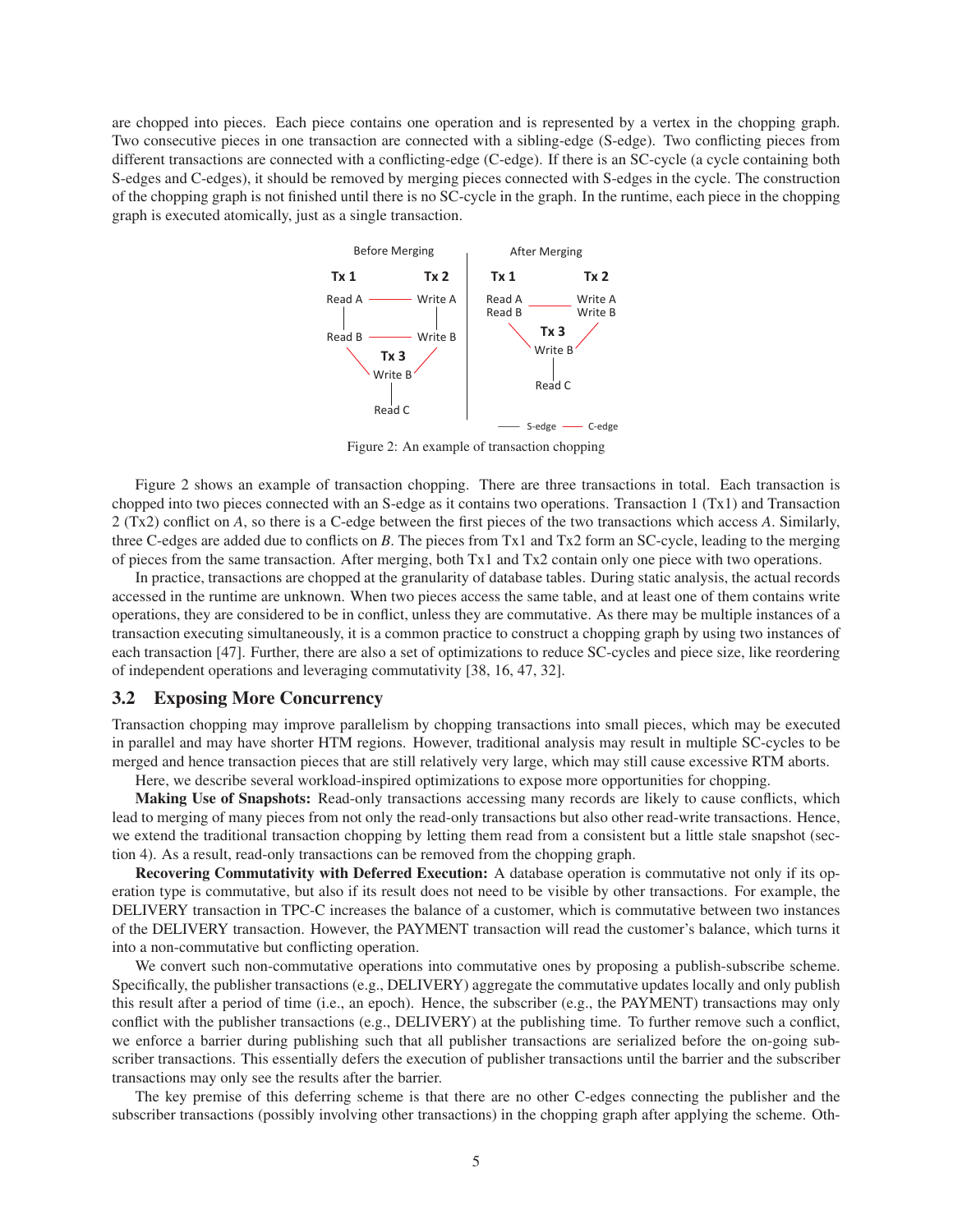erwise, the subscriber may still be able to observe the publisher's immediate states through other transitive dependence. Under this premise, we only need to include the conflicting operations between the two transactions in a separate piece and defer it, while letting the results of other pieces be immediately visible to other transactions.

To implement our scheme, the database periodically increases a global epoch number and only publishes the local updates when the global epoch number increases. At this time, each thread will first snapshot the publisher's local results to a predefined location and then synchronize its local epoch number with the global one. A new subscriber transaction will first see if the global epoch number has been changed or not. If so, it will wait until the local epoch numbers of all other threads (may include the publisher transactions) have been synchronized as the global epoch number. Next, it collects all pending results and applies them to the database tables. Afterwards, it can start its own operations. This essentially serializes all subscriber transactions that observe the new global snapshot number after the pending publisher transactions, and all subscriber transactions that do not observe the new global snapshot number before the pending publisher transactions.

Figure 3 shows the chopping graph after applying this optimization. As a by-product, the accesses to the Order and Orderline tables can also be removed from the conflicting piece.



Figure 3: Recovering Commutativity with Deferred Executions

#### 3.3 Reducing HTM Aborts

Besides the refinement of the chopping graph, we also use some optimizations to reduce HTM Aborts.

Database Caches for Database Operations: A transaction may frequently access the database tables, which usually involves a large working set as it may first need to search and update the table.

During the static analysis, we find that some tables are static during execution, as there is no insertion or deletion of records in such tables. As a result, searching the underlying data structures of these tables will not cause conflicts, and can be safely removed from the RTM transaction region protecting the corresponding piece.

For ordinary tables that will be updated during transaction execution, we provide a small database cache for each table. When executing a transaction piece, record updates are written to this cache instead of directly searching and updating the database, which contains a large amount of records. After committing a transaction piece, the cached records may be written back to the underlying database in RTM transactions to keep the cache small. A transaction piece will first read records from the cache before reading from the database. This optimization may decrease the working set of RTM transactions, and thus reduce the possibility of conflict aborts and capacity aborts.

For example, we provide a cache for the Orderline table. The NEWORDER transaction will insert Orderline records to the cache in its conflicting piece, and write these records back to the underlying database table in separate RTM transactions after the piece is finished.

Lock Granularity in Fallback Handler: RTM transactions provide no guarantees on the eventual success of transactions. A fallback handler is usually necessary in case of too many aborts. The common way is to acquire locks in the fallback handler. Using a global lock on each table is a straightforward choice. When an RTM transection begins, it checks whether the lock is held by the others. If so, the transaction aborts explicitly by executing an *xabort* instruction. Nevertheless, this causes false conflicts. Transactions are aborted as long as the global lock is held, even though it has no conflicts with the transaction holding the lock. We propose the per-partition lock to serialize accesses to each partition in the fallback handler. Specifically, in the fallback handler, all the locks of the table partitions accessed by the transaction will be acquired. To avoid deadlock, these locks will be sorted in a fixed order before acquiring. In TPC-C, we use warehouse id as the partition index, which keeps the balance between parallelism and programming complexity.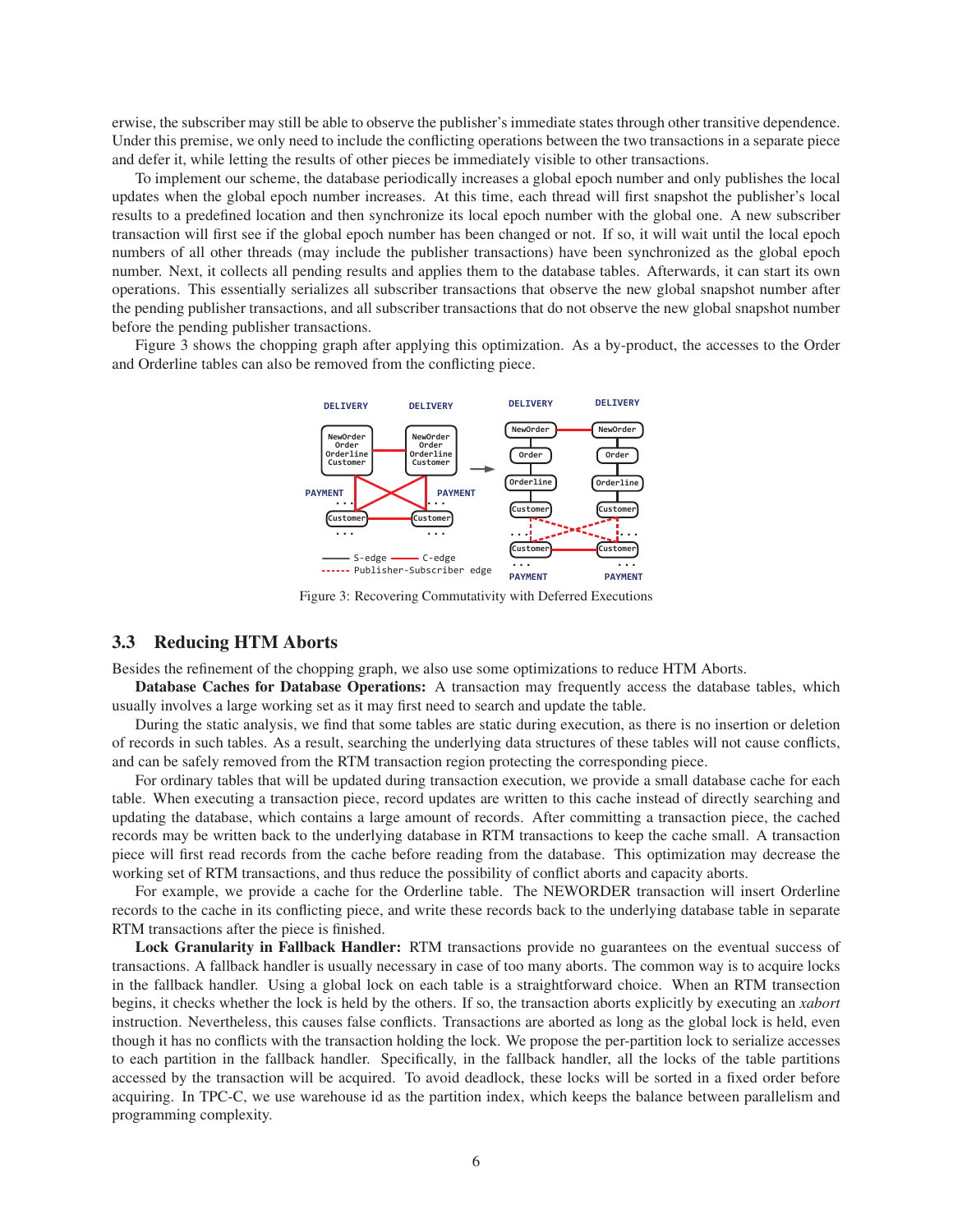# 4 Eventual Snapshot

This section first discusses issues with read-only transactions and then describes an eventual snapshot mechanism to provide a consistent snapshot.

#### 4.1 Issues with Read-only Transactions

Prior approaches usually leverage snapshot isolation [3], a multi-version concurrency control mechanism, to provide read-only transactions with a consistent database state [5]. Specifically, a read-only transaction read records from a snapshot at the beginning of it and will run to completion on this snapshot. Transaction chopping also raises a new issue for read-only transactions. As a transaction will commit its updates at the end of each piece instead of the whole transaction, a read-only transaction can no longer see a consistent snapshot.

Figure 4 shows an example. Suppose X and Y are two records and initially  $X=0$  and  $Y=0$ . Transaction1 (Tx1) reads Y's value and then updates X's value to 1. Transaction2 (Tx2) updates Y's value to 1. Transaction3 (Tx3) is a read-only transaction. It reads X and Y's value from snapshot. The interleavings among all operations are shown in the figure. When Tx3 is absent, the execution of the other two transactions are serializable. The equivalent serial execution is to execute Tx1 first, then Tx2. However, after Tx3 is involved, an equivalent serial execution can not be found. Since Tx2's write on Y is after Tx1's read, Tx3's read on Y is after Tx2's write, and Tx1's write on X is after Tx3's read, it forms a loop.



Figure 4: An Anomaly for Read-only Transactions

#### 4.2 Consistency Requirement

Like prior approaches [45, 46], we leverage an epoch-based scheme to support a consistent yet a little stale snapshot for read-only transactions. The basic idea is using a global snapshot number (GSN) which is advanced periodically (e.g., every 20 ms). For each transaction update, a new version will be created if the snapshot number is advanced. Each record is also assigned with a snapshot number to identify which snapshot it belongs to.

However, simply using the epoch-based scheme may still violate the consistency requirement shown below:

- *Atomicity*. The updates from the same transaction should be applied on the same snapshot. This requirement can be preserved by simply enforcing that all the updates from the same transaction are assigned with the same snapshot number.
- *Serializability.* The order of different snapshots should agree with the serial order of committed transactions. For example, if a transaction Tx1 commits its updates on snapshot *Sn*, then all transactions depending on Tx1 should commit with a snapshot number equal or larger than *Sn*.

To preserve the second requirement, optimistic concurrency control (OCC) usually buffers the updates locally [45, 8]. The GSN is assigned to a transaction before the transaction commits the buffered updates at the end of the transaction. Such a method can guarantee the atomicity of snapshot assignment and update commitment. However, under transaction chopping, guaranteeing the atomicity becomes more complex as the update needs to be committed at the end of a piece instead of the whole transaction.

Yet, simply acquiring the snapshot number at the beginning of a transaction is also not feasible. In Figure 5, Tx1's second piece conflicts with Tx2's first piece. If both transactions get the snapshot number at the beginning, Tx1 may get a snapshot number (*GSN*1) which is smaller than Tx2's (*GSN*2). After they apply the updates to the corresponding snapshots, *SN1* gets a newer value for X, while *SN2* gets a newer value for Z. This violates the consistency requirements.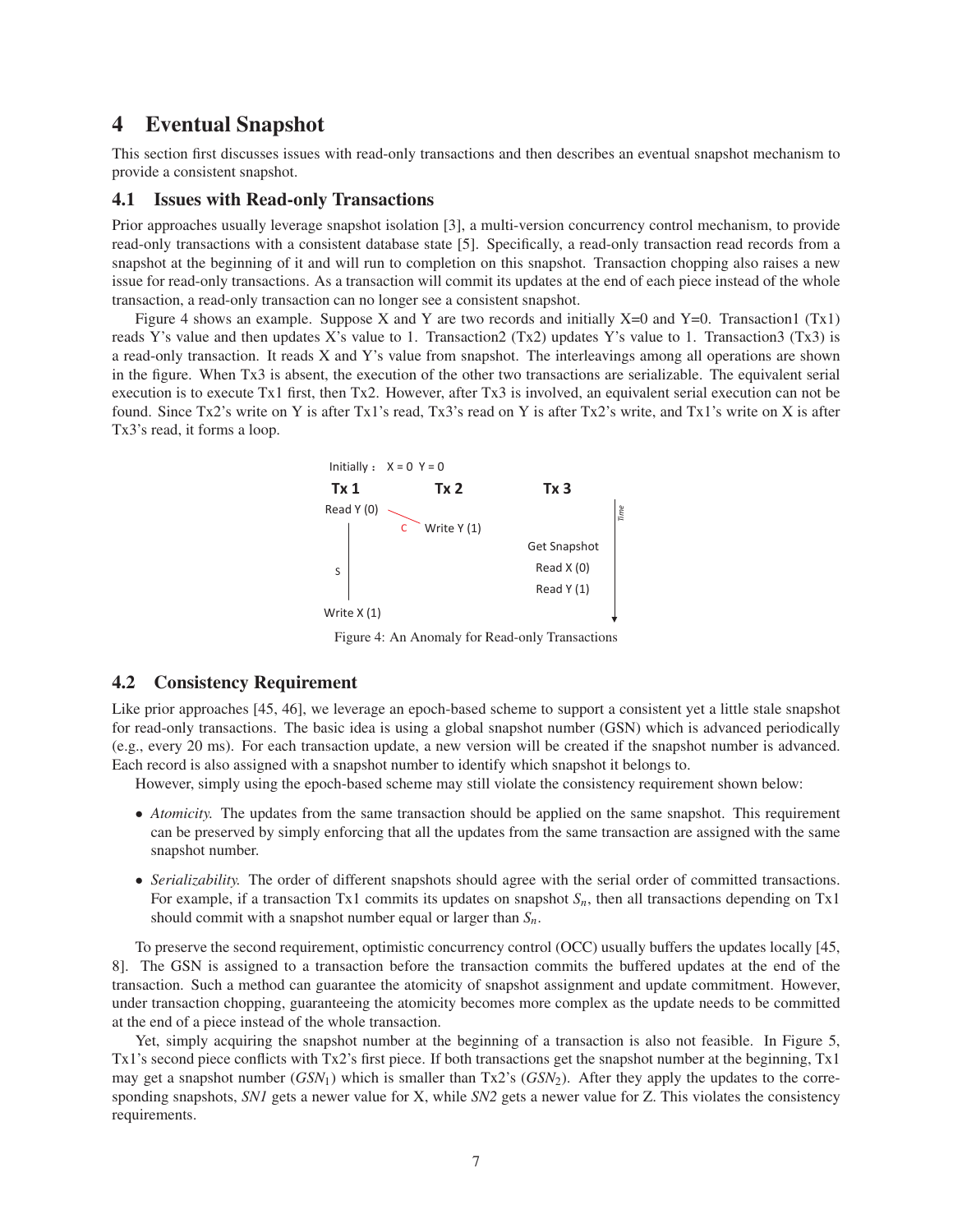

Figure 5: Inconsistent Snapshot caused by acquiring SN at the beginning of a transaction

#### 4.3 Lazy Snapshot Assignment

To tackle the above issues, we leverage a lazy snapshot assignment scheme based on an interesting observation from the chopping graph of chopped transactions:

Theorem 1. *For each transaction, when two instances are used to construct the chopping graph, each transaction has at most one conflicting piece in the chopping graph.*



Figure 6: Remove the SC-cycle produced by 2 instances by merging conflicting pieces in one transaction

*Proof.* Suppose a transaction has more than one conflicting piece. Two of them are *Piecei*<sup>1</sup> and *Piecej*<sup>1</sup> in the first instance, *Piecei*<sup>2</sup> and *Piecej*<sup>2</sup> in the second.

As a conflicting piece, *Piece*<sub>*i*1</sub> has a C-edge with another piece *Piece<sub>k</sub>*. If *Piece<sub>k</sub>* is *Piece<sub>i2</sub>*, *Piece<sub>i1</sub>* and *Piece<sub>R</sub>* is connected by a C-edge directly. Otherwise, *Piece<sub>i</sub>* has a C-edge with  $Piece_{k}$ , since it does the same operation as *Piecei*<sup>1</sup> which conflicts with *Piecek*.

As a result, there is a path from *Piecei*<sup>1</sup> to *Piecei*2, composed of C-edges. It is the same with *Piecej*<sup>1</sup> and *Piecej*2. As *Piece*<sub>i1</sub> and *Piece*<sub>i1</sub> are from the same transaction, there is a path connecting them with S-edges. Similarly, there is a path with S-edges for *Piecei*<sup>2</sup> and *Piecej*2.

The four paths form an SC-cycle. To remove the SC-cycle, the two conflicting pieces from the same instance should be merged. Hence, each transaction only has one conflicting piece, after merging conflicting pieces iteratively. (Figure 6 shows an example of merging conflicting pieces in one transaction). П

According to Theorem 1, after merging, every transaction  $(Tx_i)$  has at most one piece  $(Cp_i)$  conflicting with other transactions. This means, during the runtime, if a transaction  $(Tx_j)$  conflicts with  $Tx_i$ ,  $Tx_j$  should have exactly one piece (*Cpj*) conflicting with *Cp<sup>i</sup>* . Meanwhile, *the execution order of the conflicting pieces (Cp<sup>i</sup> , Cpj) decides the serial order of their parent transactions*  $(Tx_i, Tx_j)$ *: if*  $Cp_i$  *executes before*  $Cp_j, Tx_i$  *should be serialized before*  $Tx_j$ *.* Thus, in Figure 5, even Tx2 starts after Tx1, it should still be serialized before Tx1 according to the execution order of the conflicting pieces.

To preserve the second requirement (serializability) of the snapshot, we lazily assign the snapshot number to a transaction in the conflicting piece. Thanks to the help from RTM, the atomicity of conflicting piece execution and the snapshot assignment can be simply preserved. Since the conflicting piece decides the serializing order, all transactions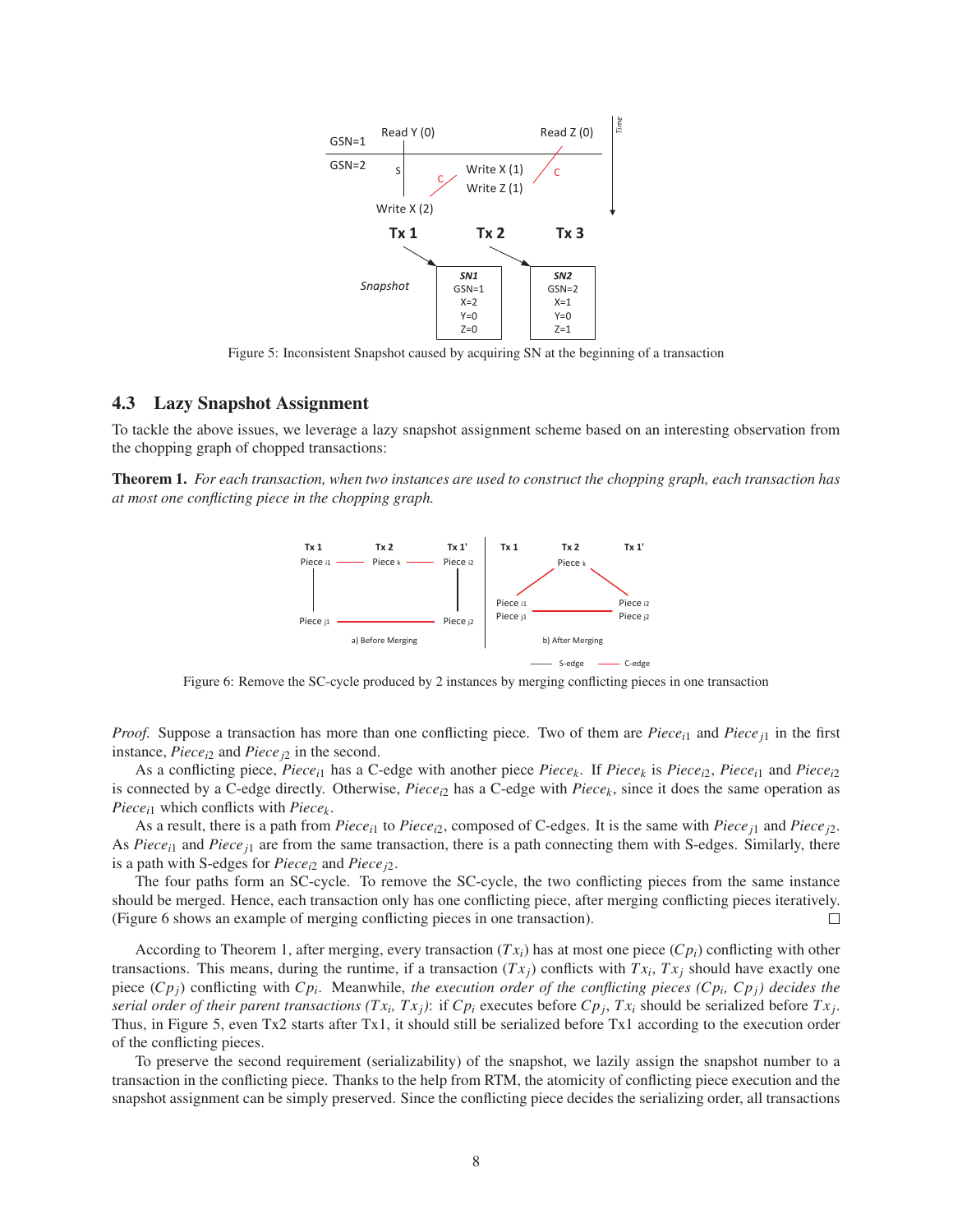serialized before  $Tx_i$  cannot get a snapshot number larger than  $Tx_i$ 's snapshot number. As a result, in Figure 5, both Tx1 and Tx2 will be assigned with *SN2*.

After a transaction is assigned with a snapshot number, the transaction will commit all the updates to the according snapshot. For the updates before the conflicting piece, as they have no conflict with any other transactions, we can keep them in a local buffer before the snapshot number is assigned. The transaction will check if the assigned snapshot number is larger than the snapshot number of the updated records. It will create a new version with the assigned snapshot number if so.

A read-only transaction should read the snapshot on which the read-write transaction will not commit the update afterwards. To ensure this property, each worker thread keeps a local snapshot number (LSN). It indicates the current snapshot number used by the read-write transaction. The read-only transaction can only read the record with the snapshot number smaller than *min*(*LSN*).

#### 4.4 Commutative Operations

As an important optimization to eliminate C-edges in a chopping graph, commutative operations also introduce challenges to build a consistent snapshot. This is because the execution order of commutative operations may be different with the serial order. For example, both Tx1 and Tx2 blindly update record A and increase record B. Since the increment is commutative, Tx1 and Tx2 only conflict on the first piece. Figure 7 shows a possible runtime interleaving. Tx2 should be serialized before Tx1 according to the execution order of the blindly write. However, the commutative operations can still happen in a different order: Tx2 will increase B on *SN*<sup>1</sup> based on the initial value of B (which is zero). As a result, the value of B on *SN*<sub>2</sub> is 1 instead of 2, which violates the consistency requirement.



Figure 7: Execution of transactions containing commutative pieces

Based on the observation that the order of the commutative operations does not affect the final result, we employ a *redo* scheme to solve this challenge. The basic idea is, after getting a snapshot number *N* in the conflicting piece, all commutative operations should be redone on the snapshots whose numbers are larger than *N*. In Figure 7, Tx2 should apply the update of record B on both  $SN_1$  and  $SN_2$ . Then, the final result of record B on  $SN_2$  will be 2.

| <b>Algorithm 1:</b> Execution of Commutative Piece                      |  |  |
|-------------------------------------------------------------------------|--|--|
| <b>Input:</b> Transaction t, Commutative piece p, Record r              |  |  |
| 1 //Normal Execution                                                    |  |  |
| 2 $p.open(r.nosn-version);$                                             |  |  |
| 3 //Redo after snapshot number is acquired                              |  |  |
| 4 $curVersion := r.sn\_version$ ;                                       |  |  |
| 5 while <i>curVersion.sn</i> > <i>t.sn</i> do                           |  |  |
| p. op(curVersion);<br>6                                                 |  |  |
| <b>if</b> curVersion.oldVersion $==$ NULL <b>then</b><br>$\overline{7}$ |  |  |
| break;<br>8                                                             |  |  |
| else<br>9                                                               |  |  |
| $curVersion := curVersion. oldVersion;$<br>10                           |  |  |
| 11 if curVersion.sn $\lt t$ .sn then                                    |  |  |
| $curVersion := newVersion(t.sh);$<br>12                                 |  |  |
| 13 $p.open(curVersion);$                                                |  |  |
|                                                                         |  |  |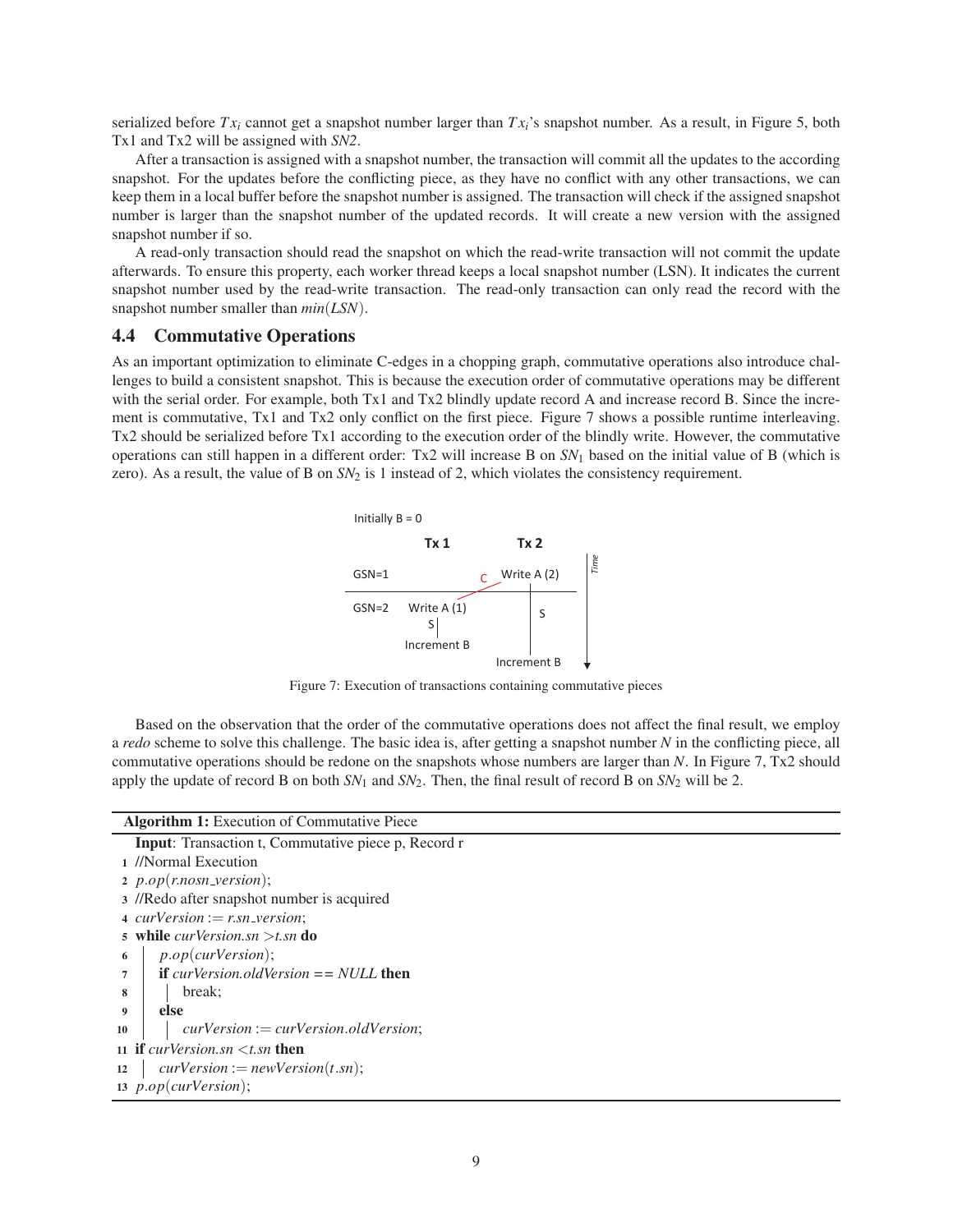To avoid the impact of the redo scheme on the execution of read-write transactions, we isolate the update on the latest value with the update on the snapshot. For each record involved in commutative operations, we keep a version without the snapshot number (i.e., the latest version). This version always has the latest value of the record. The snapshot versions of the record are linked with its latest version. Algorithm 1 shows the basic algorithm of handling commutative operations. For each operation, it will update the latest version of the record which has no snapshot number (Line 2). After the snapshot number is assigned to the transaction, all commutative operations need to be redone on the snapshot whose number is equal or larger than the assigned snapshot number (Line 5 – 16).

#### 4.5 Correctness

This section shows that our snapshot scheme can preserve the serializability of transactions. The theory of transaction chopping ensures the serializability of read-write transactions. Hence, we show that adding read-only transactions continues to preserve the serializability.

> $P$  ro1  $\rightarrow$  P rw1  $\rightarrow$   $\cdots$   $\rightarrow$  P i  $\rightarrow$  P i  $\rightarrow$   $\cdots$   $\rightarrow$  P rwn  $\rightarrow$  P ro2 Figure 8: Happen Before Relationship among Pieces

If read-only transactions break serializability, there must be a dependence chain shown in Figure 8. The arrow between pieces represents read-after-write, write-after-read, or write-after-write relationships between two conflicting pieces.  $(A \rightarrow B$  means that *A* is after *B*.) For short, a piece's snapshot number is set to the snapshot number of the transaction it belongs to.

The first piece and the last piece are from the same read-only transaction, *Tro*. *Piecero*<sup>1</sup> reads the result of *Piecerw*1, so the snapshot number of *Piece<sub>rw1</sub>*,  $SN_1$ , is no larger than  $T_{r_0}$ 's. As *Piece<sub>ro2</sub>* reads oldder versions of records than the versions *Piecerwn* updates, according to the policy which a read-only transaction uses to get the snapshot number, the snapshot number of *Piece<sub>rwn</sub>*,  $SN_n$ , is larger than  $T_{r_0}$ 's. So,  $SN_1$  is smaller than  $SN_n$ . As a result, there must be two adjacent pieces, *Piece<sup>i</sup>* and *Piece<sup>j</sup>* , in the chain that *Piecei*'s snapshot number is smaller than *Piecej*'s. Namely, *SN*<sup>*i*</sup><*SN*<sup>*j*</sup>. Otherwise, we will get *SN*<sup>1</sup> ≥ *SN*<sup>*n*</sup> by iteration (*SN*<sup>1</sup> ≥ *SN*<sup>2</sup> ≥ ... ≥ *SN*<sup>*n*</sup>).

At least one of the two pieces is from a read-write transaction, as pieces from read-only transactions do not conflict with each other.

If *Piece<sup>i</sup>* comes from a read-only transaction, it reads the result of *Piece<sup>j</sup>* , which has a larger snapshot number. This violates the process that a read-only transaction acquires records.

If *Piece<sup>j</sup>* comes from a read-only transaction, as it does not read the results from *Piece<sup>i</sup>* , *SN<sup>i</sup>* is larger than *SN<sup>j</sup>* , which contradicts the precondition,  $SN_i < SN_j$ .

As a result, both pieces are from read-write transactions. As the pieces are in conflict, *Piece<sup>j</sup>* , which executes earlier than *Piece<sub>i</sub>*, should have a snapshot number no larger than *Piece<sub>i</sub>*. This leads to a contradiction with the precondition,  $SN_i$ < $SN_j$ . Hence, our snapshot assignment scheme still preserves the serialzability of the chopped transactions.

### 5 Implementation

We have implemented our mechanisms in the DBX [46] system (denoted as DBX-TC for convenience). This section describes some key implementation details, including the record structure, range queries and durability.

Record Structure: The record structure is carefully designed to facilitate transaction execution and save memory space.



Figure 9: The record structure of DBX-TC (SN : Snapshot Number, DF : Delete Flag, CM : Commutative, CL : Column, VS : Versioned)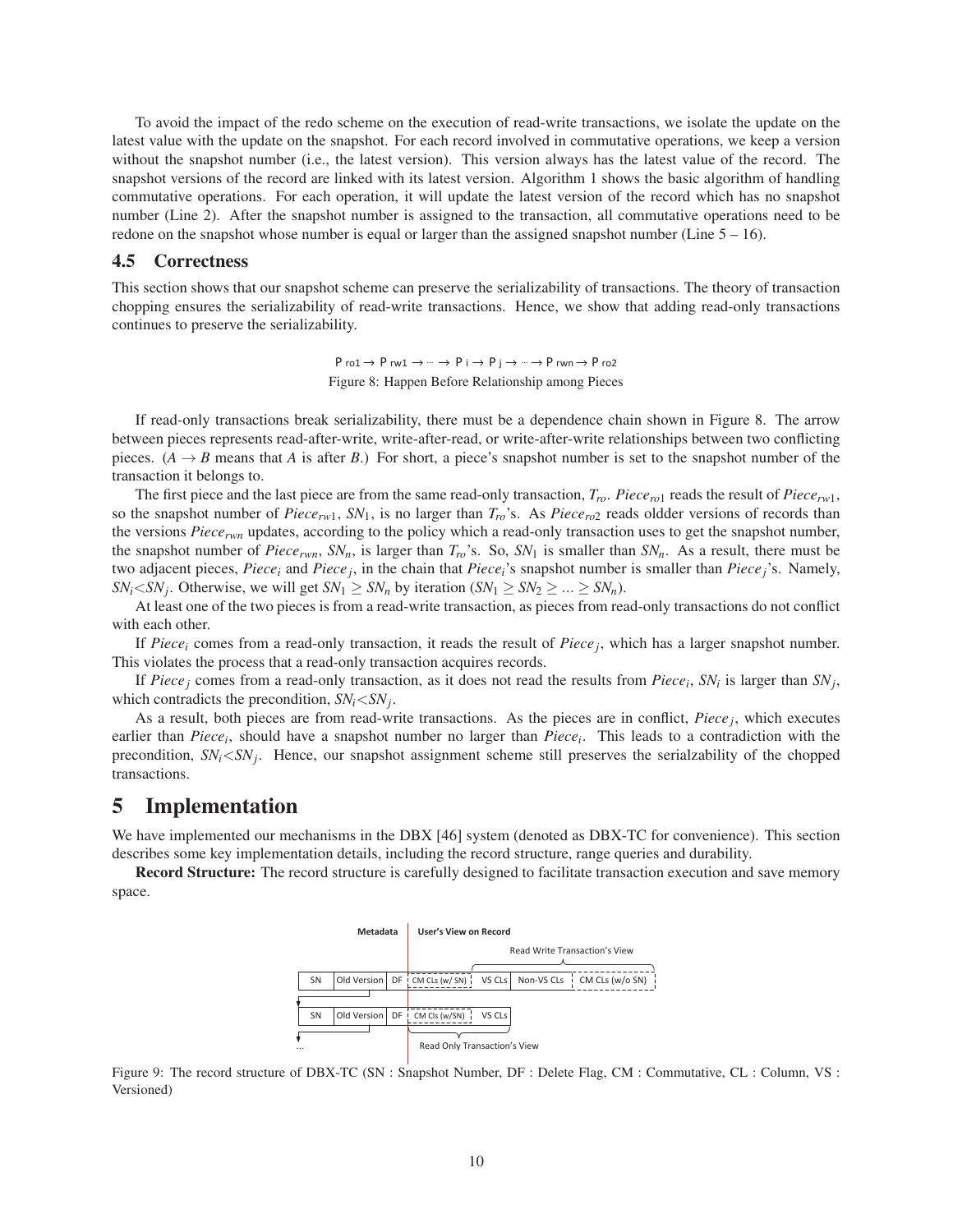Figure 9 shows the structure of a record. Each version of a record has a snapshot number field indicating the snapshot for a particular version, an old version pointer that points to the previous version, and a delete flag indicating whether the record is logically deleted or not. As transactions in DBX-TC access records at the granularity of a column, the columns of a record are divided into two groups according to their types. The versioned columns contain columns that will be accessed by read-only transactions; Other columns are in the non-versioned columns.

Except the newest version, other previous versions do not contain the non-versioned columns, as old versions are only read by read-only transactions. This optimization saves memory used to store old versions. Since the old versions are only read by read-only transactions, there is no need to store them in old versions.

To support consistent snapshots, two copies of commutative columns are used. Read-write transactions apply the commutative operations on a special version of columns without the snapshot number. Hence, a replica of commutative columns(w/o SN) is added to the end of the record. The other replica of commutative columns(w/ SN), which is updated in the redo process, is arranged to the front of the versioned columns.

As a result, the record structure seen by read-only transactions and read-write transactions are different. The record pointer returned to read-only transactions locates at the start of versioned columns, while the record pointer returned to read-write transactions is at the end of commutative columns in the versioned columns. For commutative columns, read-write transactions always operate on the version containing the newest value to ensure the correctness of transaction execution. Read-only transactions get a version that is updated lazily and may be inconsistent before it can be read.

The record structure is carefully designed such that user codes can update the records returned by DBX-TC in-place and be blind to the actual version it operates on.

Range queries: DBX-TC also significantly simplifies the support of range queries. Without HTM, other highperformance in-memory databases resort to fine-grained locks by attaching each record with a lock to prevent concurrency accesses. Range lock which involves records and index locks is necessary to support range queries. The use of RTM in its entirety mostly eliminates such complexity. A single pair of *xbegin* and *xend* provides several levels of atomicity for range queries: the accesses to record's metadata like the snapshot number and the record value are atomic; multiple operations in one piece are also executed atomically. RTM also provides the atomicity of updates in data structures, such as record insertion and search. Hence, this essentially avoids the phantom problem during range queries.

Durability: The durability support is similar to the original DBX. The results of transactions are logged and flushed to disk in batch. Each local thread keeps a log buffer. Transactions' results are written into the buffer after they are committed. When the buffer is full, or the snapshot number of transactions is increased, the buffer is sent to a logger thread. The logger thread remembers the largest snapshot number of buffers it has flushed for each thread. Suppose the smallest among them is  $SN_{min}$ , the durable snapshot number,  $SN_d$  is set to  $SN_{min}$  -1. It means that all transactions with a snapshot number no larger than *SN<sup>d</sup>* are durable.

Since our snapshot support ensures that a transaction's snapshot number is always no larger than the transactions it depends on. The durability support can guarantee that if a transaction's result has been flushed to disk, all results of transactions it depends on have been flushed, which provides consistency.

### 6 Evaluation

This section presents the evaluation of DBX-TC by comparing it to the counterparts.

#### 6.1 Evaluation Setup

We conducted all experiments on an Intel Haswell i7-4770 processor with the clock rate at 3.4GHz. The machine has a single chip with 4 cores/8 hardware threads and 32GB RAM. Each core has a private 32 KB L1 cache and a private 256KB L2 cache, and all four cores share a 8MB L3 cache. The machine is equipped with two 128GB SATA-based SSD devices.

From subsection 6.2 to subsection 6.6, we use a standard OLTP benchmark TPC-C [41] with standard mix of transactions. It has five types of transactions, two of which are read-only transactions. The level of contention is configured by adjusting the number of warehouses: 1) low contention: each thread has its local warehouse; 2) medium contention: two threads share one warehouse; 3) high contention: all threads share one warehouse.

In subsection 6.7, we use the Articles benchmark from H-Store [1]. It simulates an on-line article posting and commenting site and has four types of transactions.

By default, 1 million transactions are executed concurrently to evaluate the database throughput.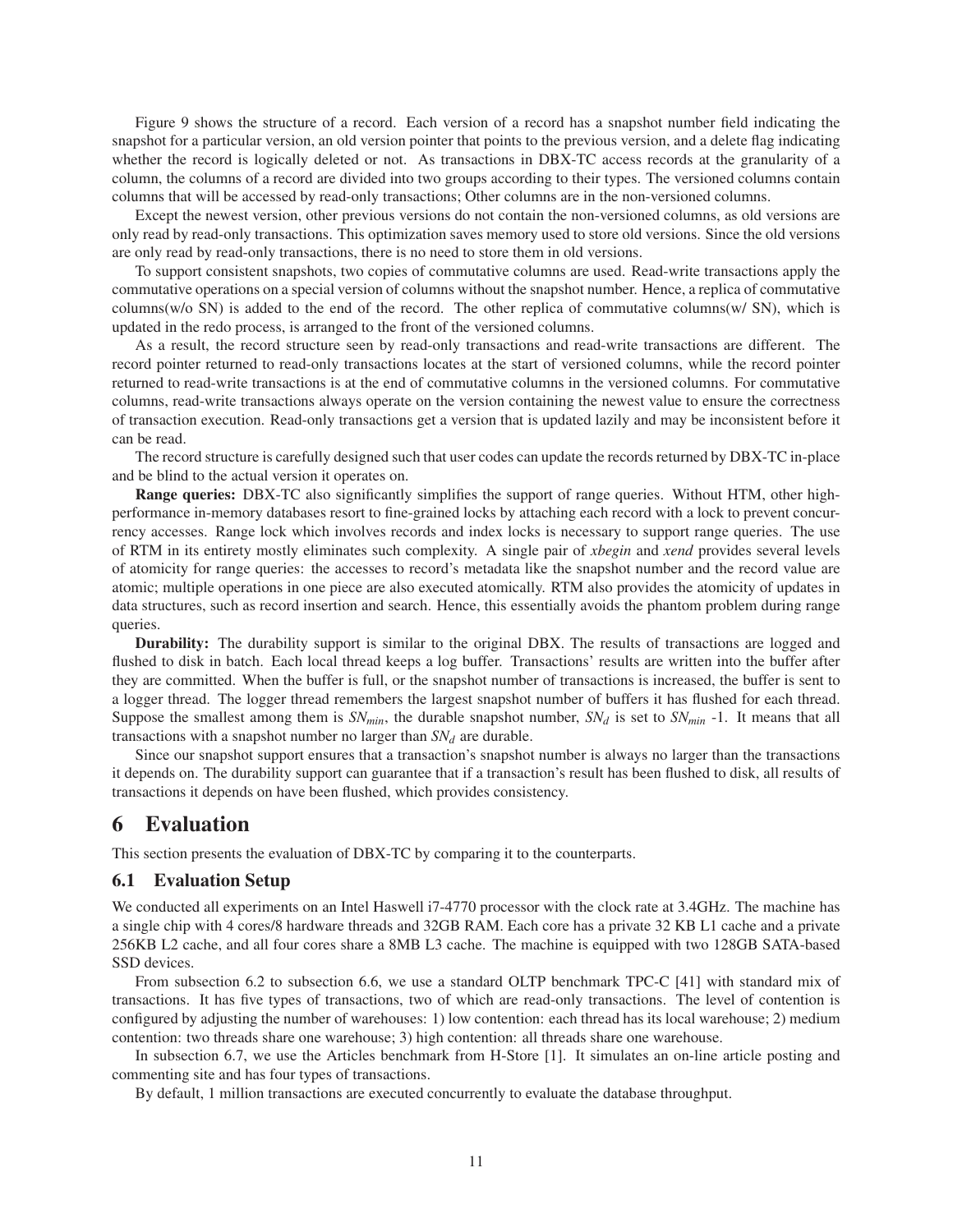### 6.2 Impact of Optimizations on Chopping Graph



Figure 10: Default Chopping Graph of TPC-C (crossed lines are omitted for clarity)



Figure 11: Chopping Graph of TPC-C in DBX-TC (crossed lines are omitted for clarity)

Figure 10 shows the default chopping graph of TPC-C, with both reordering of independent operations and optimization on commutative operations. Two instances of each transaction type are used to construct the chopping graph. The black line represents an S-edge, while the red line represents a C-edge. The dashed line indicates the publisher-subscriber relationship. A conflicting piece is embraced in an oval, which may contain multiple operations due to merging pieces. As shown in Figure 10, the traditional chopping algorithm can chop very few transactions into smaller pieces and thus can hardly reduce the working sets of RTM transactions. However, our mechanism successfully chops transactions into smaller pieces through our optimizations, as shown in Figure 11.

#### 6.3 Performance and Scalability

Figure 12 shows the throughput of DBX-TC under different contention levels, and its comparison with naively applying RTM to transactions, the original DBX, Silo and an implementation of 2PL based on Silo. The original DBX uses an aggressive epoch advancing scheme by letting each read-only transaction advance the epoch as well to avoid readwrite transactions updating on the snapshot a read-only transaction is going to read. Though DBX-TC no longer needs such a scheme, we align DBX-TC with the same epoch scheme (called DBX-TC(ROEP)) to make an apple-to-apple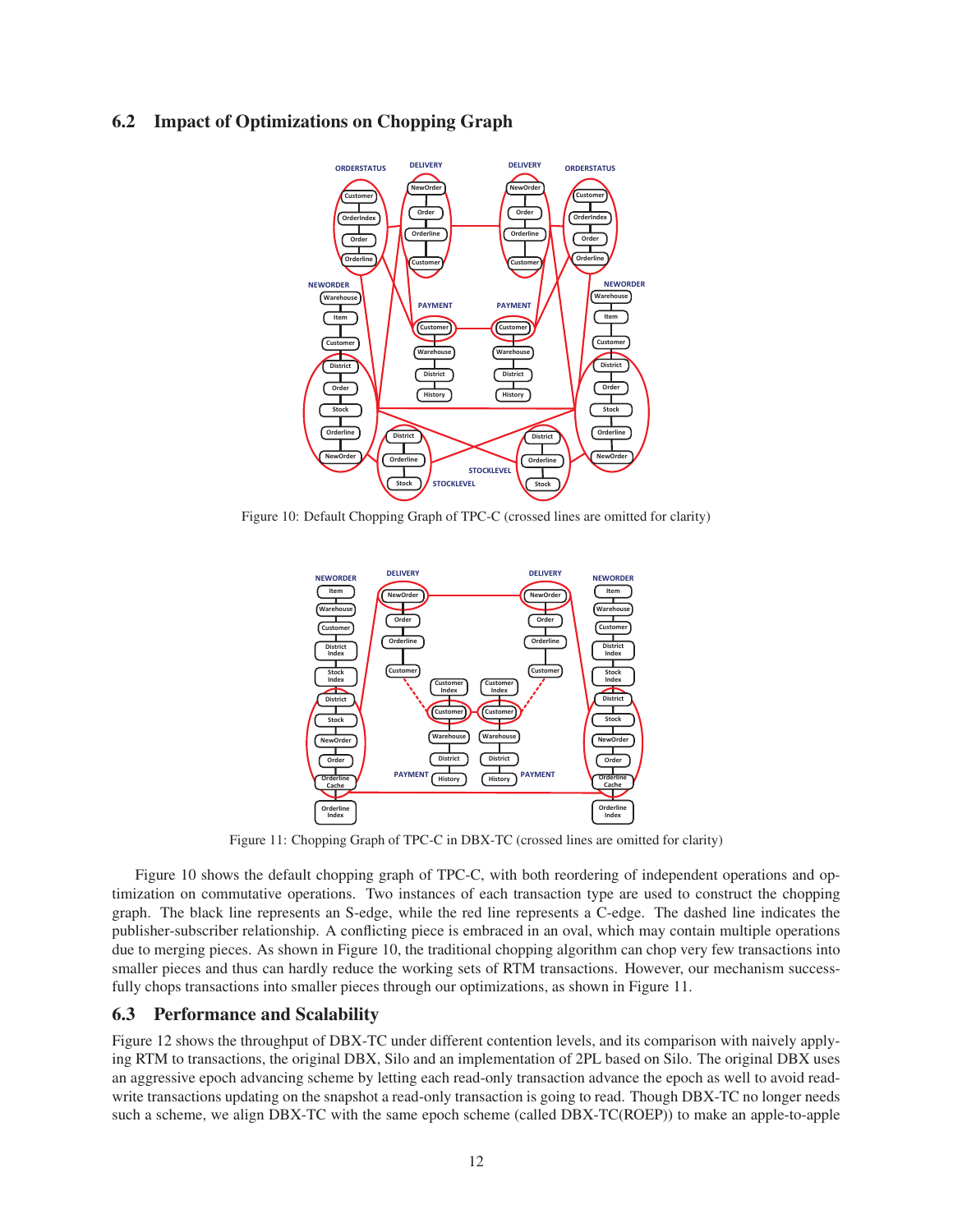

Figure 12: Throughput of TPC-C with different contention



Figure 13: The impact of snapshot and durability Support on throughput and latency of TPC-C (by default that GSN is updated every 20ms. ROEP means that GSN is also updated by read-only transactions)

comparison with DBX. Note that the 2PL implementation should be considered as an optimal one as it currently does not contain deadlock detection, which may further reduce its performance.

The naive approach always shows poor scalability and low performance. Under low contention, DBX-TC achieves the peak throughput of 604,220 txns/sec at 8 threads, which is 5.77 times compared to that of naive applying RTM. This is because the transactions are chopped into smaller pieces, which notably reduces capacity aborts of RTM transactions. Moreover, a large transaction is chopped into multiple pieces, which leads to a higher level of parallelism. It is thus less likely that a conflict arises before a piece is finished and only a small part of a transaction has to be redone in case of conflicts. Actually, the total number of RTM transaction aborts at 8 cores is reduced by 92%.

We also compare DBX-TC with the original DBX. Both DBX-TC and DBX scale well under low and medium contention levels, while DBX-TC outperforms DBX by 36% to 43% at 8 cores. This is because DBX-TC does not need a validation phase in software (which takes 8% execution time of DBX) and the tracking of read set and write set is done by hardware rather than software. Under high contention, the performance of DBX-TC only marginally increases after 6 threads. This is because the machine only has four physical cores and the use of hyper-threading almost halves the working set and increases the probability of aborts. However, DBX-TC still shows 102% speedup compared to DBX, which stops scaling after 4 threads.

Our analysis shows that the user transaction abort rate of DBX is 64% at 8 threads due to excessive conflicts under high contention. In contrast, the RTM transaction abort rate of DBX-TC is 38% with 8 threads under high contention. Moreover, the whole transaction in DBX needs to be redone during a a conflict. In contrast, the use of transaction chopping leads to an early abort mechanism. Further, only pieces are redone during a conflict, which reduces the cost for aborts.

DBX-TC and DBX-TC(ROEP) have similar throughput under both low and medium contentions. Under high contention, DBX-TC(ROEP) performs slightly worse than DBX-TC as faster epoch advancing may lead to faster creation of new versions and thus more aborts. Still, DBX-TC(ROEP) outperforms DBX by 90%.

Silo [45] is a modern in-memory database, which utilizes OCC as DBX does. According to the paper [46], Silo has the overhead of encoding and memory copying of records compared with DBX. However, DBX still outperforms Silo after aligning the implementation [46]. Silo cannot scale well under high contention due to the similar reasons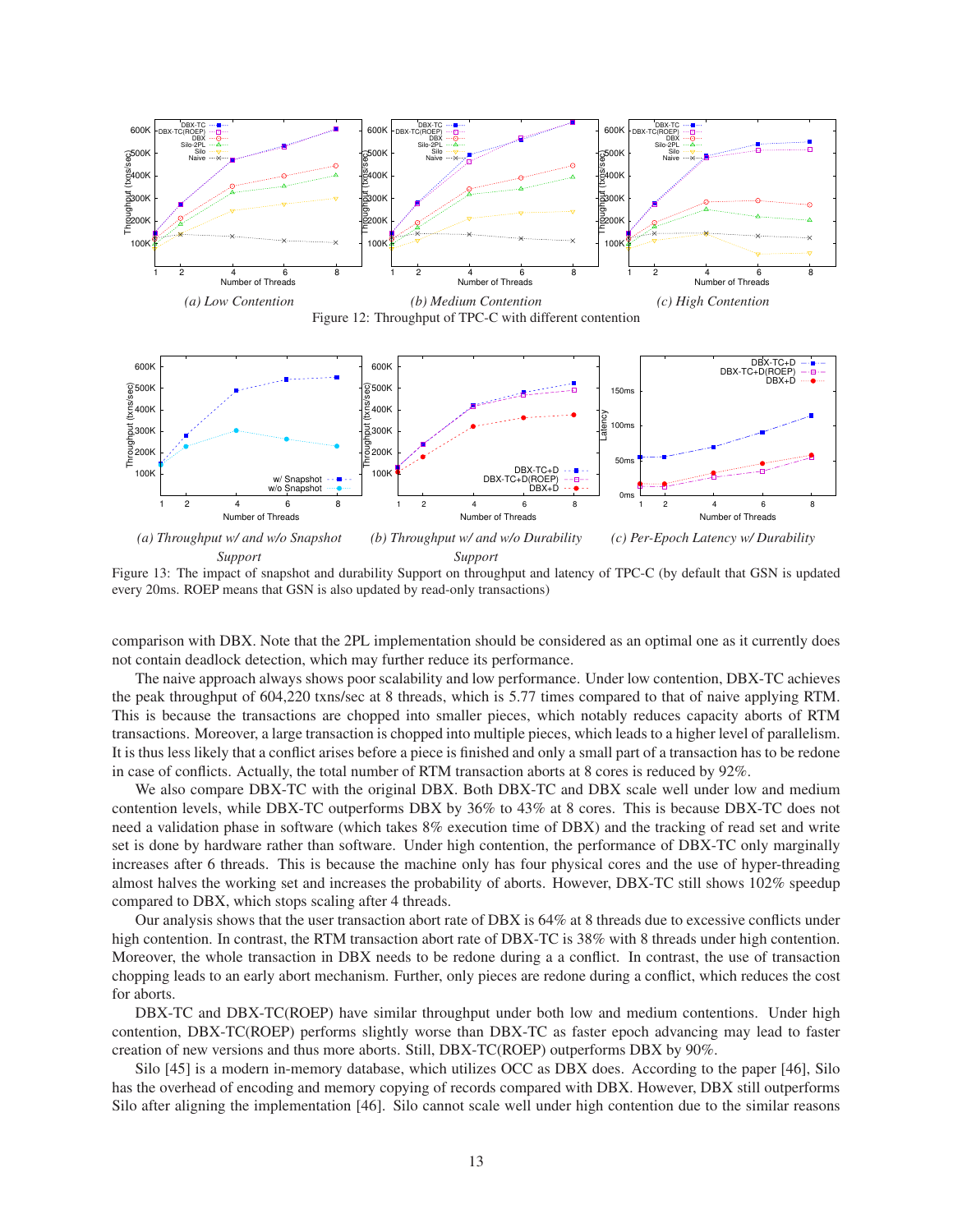with DBX.

DBX-TC consistently outperforms Silo-2PL due to two reasons. First, as DBX-TC chops transactions into smaller pieces and thus exposes more parallelism. Second, the tracking of read set and write set as well as conflict detection are done in RTM entirely, leading to higher per-core performance.

#### 6.4 Benefits from Snapshot Support

The throughput of TPC-C with and without snapshot support is shown in Figure 13(a). All threads share one warehouse. Without the snapshot support, DBX-TC stops scaling after 4 threads, as the number of conflict aborts of RTM transactions increases 3.3 times at 8 threads compared with DBX-TC with snapshot support. The STOCKLEVEL read-only transaction has a high possibility of capacity aborts. Once it aborts, an RTM transaction falls back to locking. Other transactions may be aborted as the lock is held, even though there may be no true conflicts. Other transactions will be blocked for a long time as the STOCKLEVEL transaction takes a long time to execute.

#### 6.5 Impact from Durability

Figure 13(b) shows the impact from durability on throughput. The evaluation is done with TPC-C under low contention. DBX-TC and DBX-TC(ROEP) outperform DBX by 39% and 30% on throughput at 8 threads. The overhead of logging is 11-16% and 11-24% on DBX-TC and DBX-TC(ROEP), and 9-18% on DBX. DBX-TC(ROEP) has slightly higher overhead since the epoch is advanced faster than DBX-TC and thus more old versions are created. Compared with DBX-TC with no durability support, the scalability from 6 threads to 8 threads is a little bit worse, since the machine only has 8 hyperthreads and the two logger threads begin to contend with the worker threads.

The evaluation results of per-epoch latency are shown in Figure 13(c). We use the algorithm in Silo [45] to calculate per-epoch latency. Hence, a larger epoch duration may mean higher latency as a transaction may need to wait until an epoch expire before being returned to users.

Hence, the latency of DBX-TC at 8 threads is 114ms, while DBX has a lower latency of 58ms. This is because the epoch is updated relatively slow and thus all transactions need to wait an epoch to finish before they can be returned. In contrast, by aligning the epoch scheme difference, the latency of DBX-TC(ROEP) is 54ms at 8 threads, which is slightly better than DBX.

#### 6.6 Factor Analysis on Optimizations



Figure 14: Factor Analysis on DBX-TC

To understand the performance impact of various optimizations on DBX-TC, we present an analysis of multiple factors in Figure 14. The evaluation in done on TPC-C with 8 threads sharing one warehouse to show why DBX-TC can have a high throughput even with high contention.

The baseline refers to naively including the whole user transaction in a RTM transaction. +Default TC means applying the default transaction chopping algorithm with reordering and commutative optimizations. +Snapshot makes read-only transactions read from snapshots. +DB Cache adds a small cache for database operations, so that transactions update to this cache instead of the large underlying database in RTM region. +Deferred Execution converts the DELIVERY transaction's operation on the Customer table into commutative operations.

#### 6.7 Articles Benchmark

To prove DBX-TC also works well for other workload, we tried Articles benchmark derived from H-Store.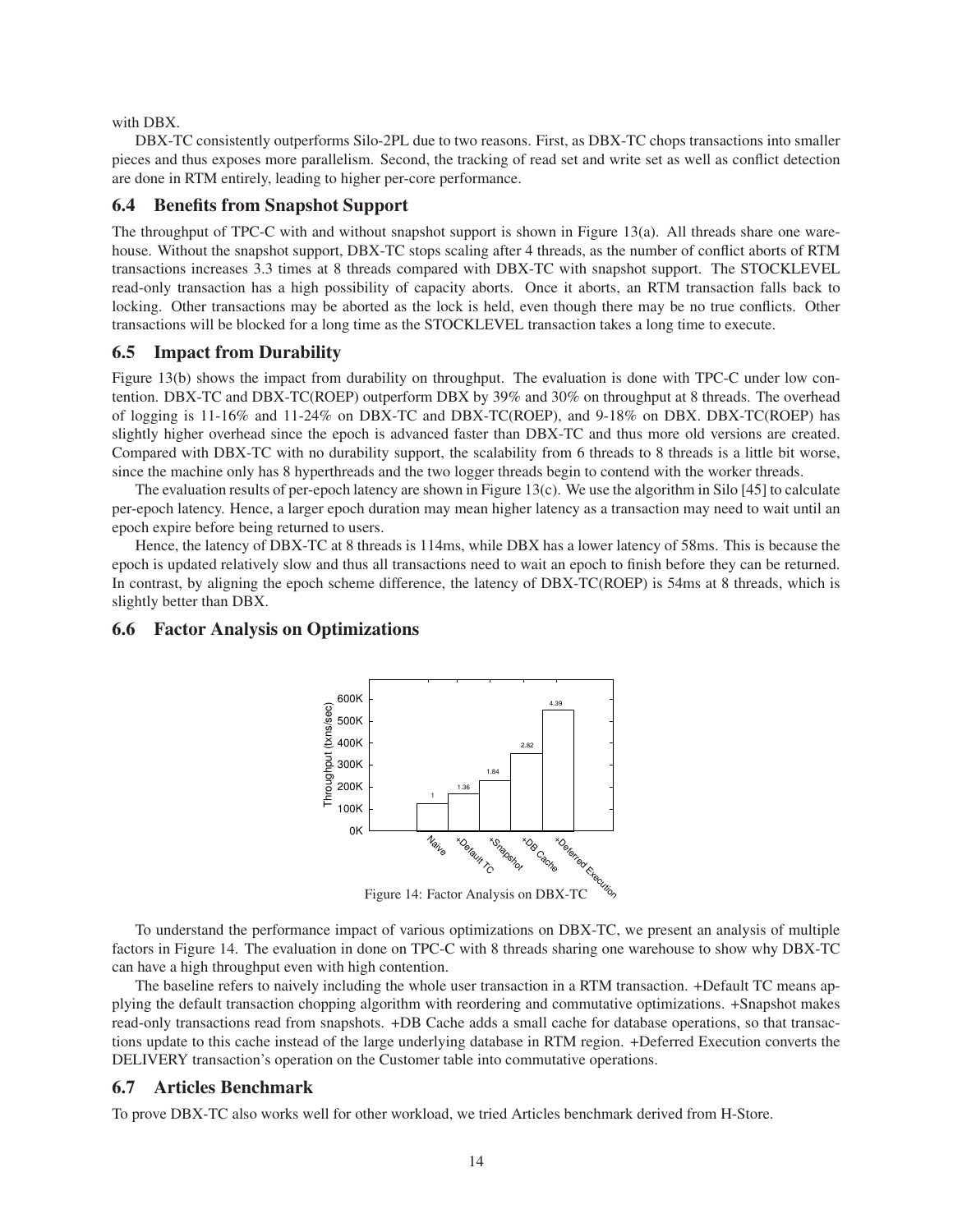Figure 15 shows the evaluation results. Naively applying HTM cannot scale due to large amounts of capacity aborts. However, as it has low contention, all other systems can scale to 8 cores. DBX-TC achieves 475875 txns/sec at 8 threads, which outperforms DBX by about 10% and Silo-2PL by 30%. Since the read write transactions in Articles are relatively small, the acceleration by introducing more concurrency is not so much as TPC-C. However, DBX-TC still has the advantage of simpler execution process.



Figure 15: Throughput of Articles Benchmark

### 7 Related Work

Leveraging HTM for Database: With the emergence of HTM, researchers have started to exploiting HTM for databases. In a position paper, Tran et al. [44] conducted a performance comparison of implementing latches with spinlocks and HTM for a disk-based database. However, the database is a much stripped down one with only 1,000 records and it is not clear whether serializability is guaranteed or not. Wang et al. [46] and Leis [28] both leverage HTM to protect a portion of transactional execution for in-memory databases. Specifically, Wang et al. [46] use RTM to protect the commit phase of a variant of OCC [25], while Leis et al. [28] use hardware lock elision to implement a variant of timestamp ordering. Compared to DBX-TC, both still need to track read/write set and implement conflict detection in software, while DBX-TC completely offload such work to HTM. Hence, according to our evaluation, DBX-TC performs notably better for TPC-C on a Haswell processor.

Transaction Chopping: DBX-TC is made efficient with static analysis and transaction chopping, which was proposed several decades ago [7, 6, 17, 4, 10, 38]. For example, Bernstein et al. [7, 6] describe a conflict graph to statically analyze transaction conflicts such that the orders of transactions are predefined to preserve serializability. Garcia-Molina [16] further shows that there will be a safe interleaving if all pieces of a decomposed transaction commute. Sasha et al. [38] further propose using chopping graph to analyze transactions and show that serializability can be guaranteed when there is no SC-cycle. Zhang et al. [47] and Mu et al. [32] further leverage static analysis on chopping graph to reduce latency and improve parallelism of distributed transactions. DBX-TC is built on the theory of transaction chopping, but with a set of workload-inspired refinements, and more importantly an eventual snapshot mechanism to support read-only transactions.

Concurrency Control: Concurrency control has been intensively studied for decades and there are a number of schemes in the form of 2-phase locking [5], timestamp ordering [9, 28] and commit ordering [35]. Recent research also attempt to reduce or even eliminate concurrency control at its entirety [23, 43, 2]. For example, H-store and its relatives [39, 23] uses a run-to-completion model to execute local transactions without any concurrency control, and relies on distributed transaction protocols or a global lock to handle cross-partition transactions. This, however, makes its performance dependent on whether a database is well partitioned [45]. Calvin and its descendants [43, 42] leverages deterministic lock ordering to preassign distributed transactions to eliminate a commit protocol. Compared to these approaches, DBX-TC leverages a set of techniques to completely offload concurrency control to HTM.

In-memory Databases. There have been numerous efforts optimizing transaction processing for in-memory databases [34, 24, 26, 40, 27, 30, 11, 45, 48, 33]. With the increasing number of cores, researchers have used various approaches to improve multicore scalability by mitigating contentions on locks and latches [21, 22, 36, 20] for 2PLbased databases. Others use fine-grained locks [45] or HTM to protect the commit phase [46]. Due to carefully reducing RTM transaction regions, DBX-TC enjoys better per-core transaction throughput, as demonstrated in this paper.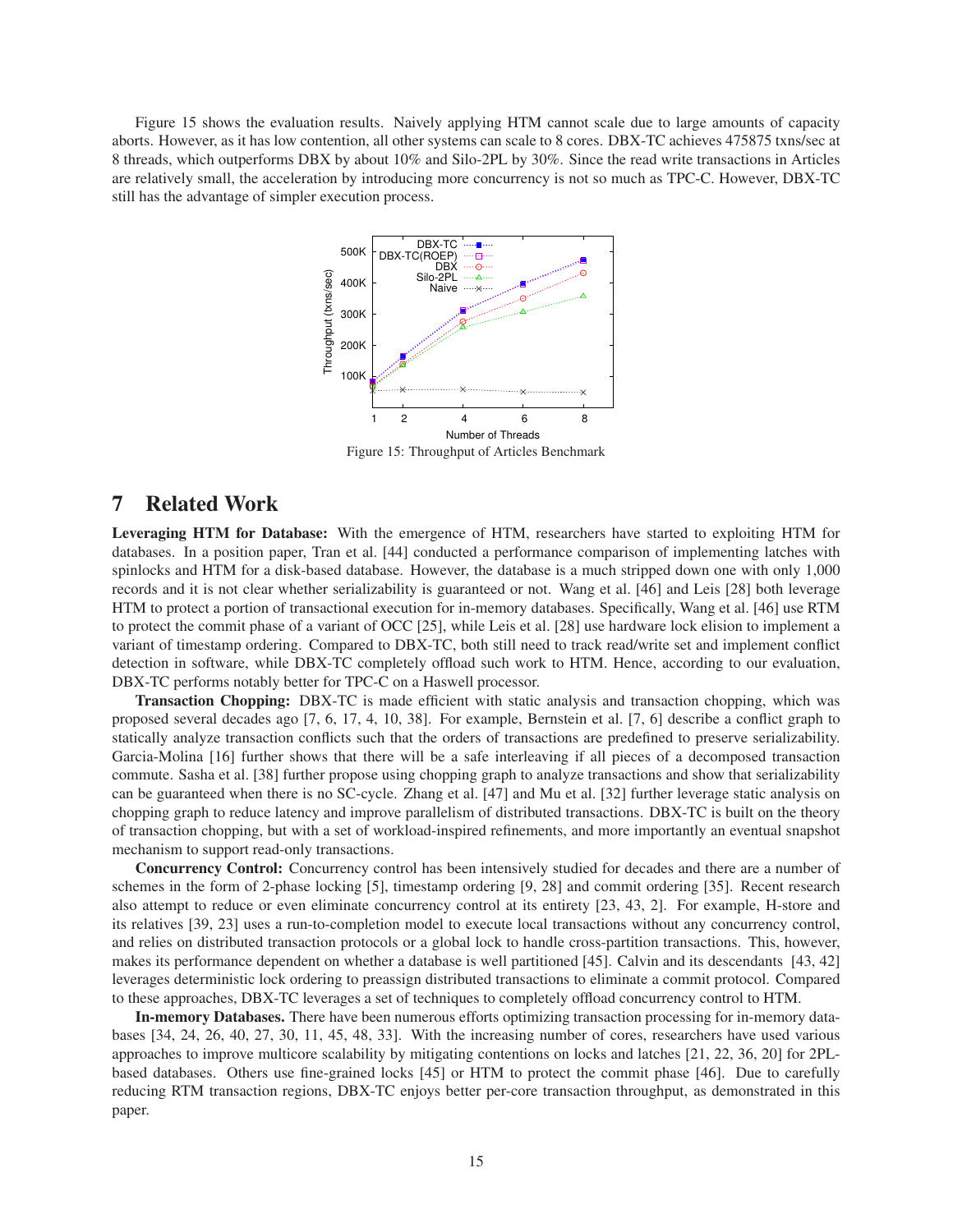Read-only Transactions and Snapshot: Generally, many prior designs [12, 37, 13, 29, 24, 15, 45, 46, 48] leverage snapshot isolation [3] to insulate read-only transactions from read-write ones. Fekete et al. [14] point out that when read-write transactions are serializable, read-only transactions reading snapshot may still violate serializability. Hyper [15] leverages the copy-on-write semantics of virtual memory to implement efficient snapshot. DBX-TC departs from prior epoch-based snapshot schemes [45, 46, 48] to support read-only transactions under transaction chopping.

# 8 Conclusion

This paper tried to answer a research question: whether HTM can substitute concurrency control in database transactions in its entirety? This paper showed that naively doing so resulted in poor performance and scalability. To this end, this paper proposed leveraging the theory of transaction chopping and refining it with workload inspired optimisations to avoid unnecessary conflicts to reduce RTM transaction regions. This paper further described an eventual snapshot assignment scheme that decouples read-only transactions from the chopping graph. With the above optimizations, this paper showed that offloading concurrency control to HTM can result in better performance and scalability than its alternatives on a 4-core Intel Haswell machine.

# References

- [1] Articles benchmark. http://hstore.cs.brown.edu/documentation /deployment/benchmarks/.
- [2] BAILIS, P., FEKETE, A., FRANKLIN, M. J., GHODSI, A., HELLERSTEIN, J. M., AND STOICA, I. Coordination avoidance in database systems. *Proc. VLDB 8*, 3 (2014).
- [3] BERENSON, H., BERNSTEIN, P., GRAY, J., MELTON, J., O'NEIL, E., AND O'NEIL, P. A critique of ansi sql isolation levels. *ACM SIGMOD Record 24*, 2 (1995), 1–10.
- [4] BERNSTEIN, A. J., GERSTL, D. S., AND LEWIS, P. M. Concurrency control for step-decomposed transactions. *Information Systems 24*, 8 (1999), 673–698.
- [5] BERNSTEIN, P. A., HADZILACOS, V., AND GOODMAN, N. *Concurrency control and recovery in database systems*, vol. 370. Addisonwesley New York, 1987.
- [6] BERNSTEIN, P. A., AND SHIPMAN, D. W. The correctness of concurrency control mechanisms in a system for distributed databases (sdd-1). *ACM TODS 5*, 1 (1980), 52–68.
- [7] BERNSTEIN, P. A., SHIPMAN, D. W., AND ROTHNIE JR, J. B. Concurrency control in a system for distributed databases (SDD-1). *ACM TODS 5*, 1 (1980), 18–51.
- [8] CAO, T., VAZ SALLES, M., SOWELL, B., YUE, Y., DEMERS, A., GEHRKE, J., AND WHITE, W. Fast checkpoint recovery algorithms for frequently consistent applications. In *Proc. SIGMOD* (2011).
- [9] CAREY, M. J. *Modeling and evaluation of database concurrency control algorithms*. PhD thesis, University of California, Berkeley, 1983.
- [10] DAVIES, C. T. Data processing spheres of control. *IBM Systems Journal 17*, 2 (1978), 179–198.
- [11] DIACONU, C., FREEDMAN, C., ISMERT, E., LARSON, P.-A., MITTAL, P., STONECIPHER, R., VERMA, N., AND ZWILLING, M. Hekaton: Sql server's memory-optimized oltp engine. In *Proc. SIGMOD* (2013), ACM, pp. 1243–1254.
- [12] ELNIKETY, S., PEDONE, F., AND ZWAENEPOEL, W. Generalized snapshot isolation and a prefix-consistent implementation. Tech. rep., 2004.
- [13] FEKETE, A., LIAROKAPIS, D., O'NEIL, E., O'NEIL, P., AND SHASHA, D. Making snapshot isolation serializable. *ACM TODS 30*, 2 (2005), 492–528.
- [14] FEKETE, A., O'NEIL, E., AND O'NEIL, P. A read-only transaction anomaly under snapshot isolation. *ACM SIGMOD Record 33*, 3 (2004),  $12 - 14$
- [15] FUNKE, F., KEMPER, A., NEUMANN, T., ET AL. Hyper-sonic combined transaction and query processing. In *Proc. VLDB* (2011).
- [16] GARCIA-MOLINA, H. Using semantic knowledge for transaction processing in a distributed database. *ACM TODS 8*, 2 (1983), 186–213.
- [17] GARCIA-MOLINA, H., AND SALEM, K. Sagas. In *Proc. SIGMOD* (1987), ACM.
- [18] HARIZOPOULOS, S., ABADI, D. J., MADDEN, S., AND STONEBRAKER, M. Oltp through the looking glass, and what we found there. In *Proc. SIGMOD* (2008), ACM, pp. 981–992.
- [19] HERLIHY, M., AND MOSS, J. E. B. Transactional memory: Architectural support for lock-free data structures. In *Proc. ISCA* (1993).
- [20] HORIKAWA, T. Latch-free data structures for DBMS: design, implementation, and evaluation. In *Proc. SIGMOD* (2013).
- [21] JOHNSON, R., PANDIS, I., HARDAVELLAS, N., AILAMAKI, A., AND FALSAFI, B. Shore-MT: a scalable storage manager for the multicore era. In *Proc. EDBT* (2009), ACM, pp. 24–35.
- [22] JUNG, H., HAN, H., FEKETE, A. D., HEISER, G., AND YEOM, H. Y. A scalable lock manager for multicores. In *Proc. SIGMOD* (2013).
- [23] KALLMAN, R., KIMURA, H., NATKINS, J., PAVLO, A., RASIN, A., ZDONIK, S., JONES, E. P., MADDEN, S., STONEBRAKER, M., ZHANG, Y., ET AL. H-store: a high-performance, distributed main memory transaction processing system. In *Proc. VLDB* (2008).
- [24] KEMPER, A., AND NEUMANN, T. HyPer: A hybrid OLTP&OLAP main memory database system based on virtual memory snapshots. In *Proc. ICDE* (2011), pp. 195–206.